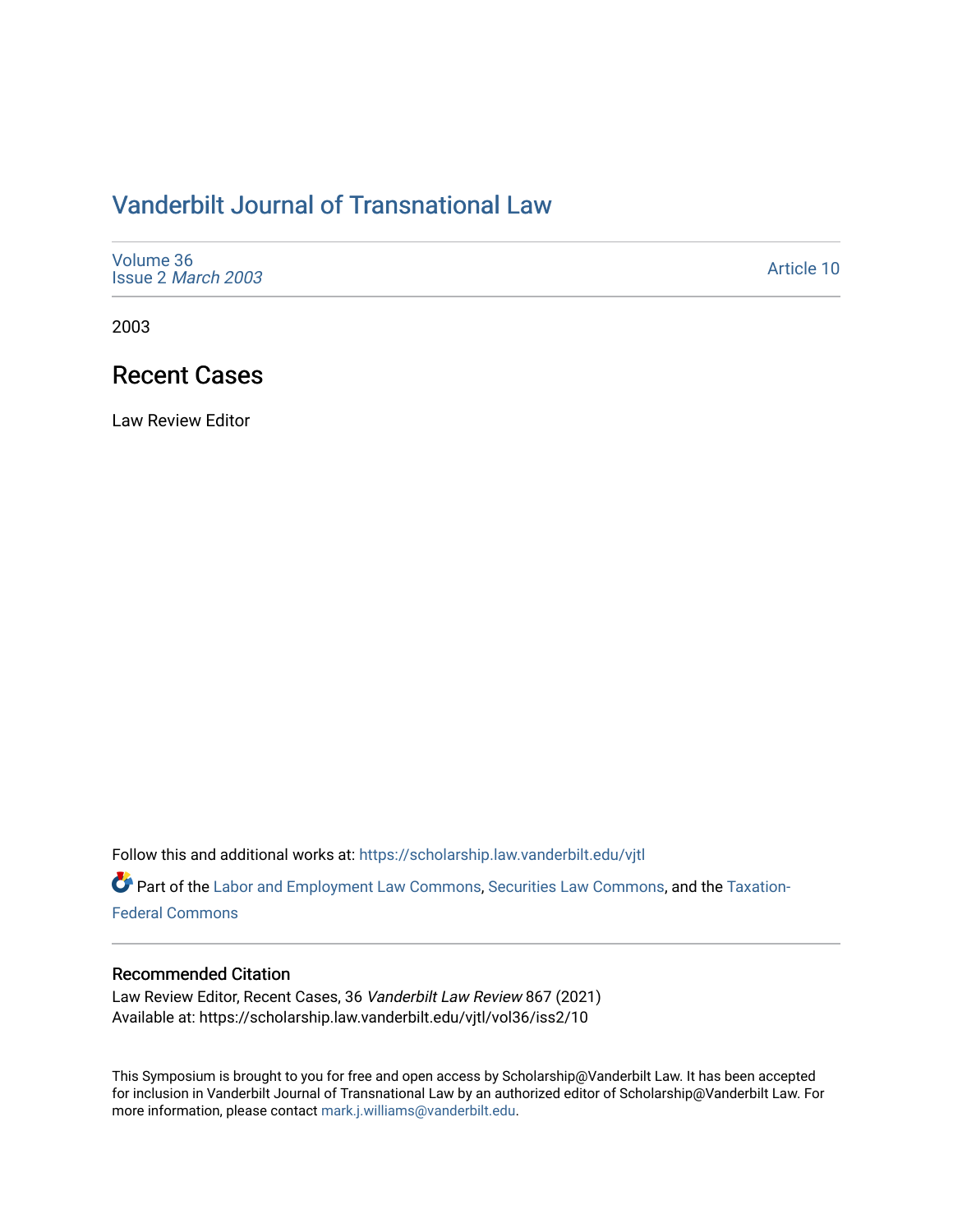# **RECENT CASES**

### **Remedies-Fair Labor Standards Act-Private Damage Suit Unavailable to Redress Violations of Child Labor Provisions of the Fair Labor Standards Act**

After their sixteen-year old son was killed when the fork lift truck he was driving overturned, plaintiffs brought an action for damages under the child labor provisions of the Fair Labor Standards Act.<sup>1</sup> Alleging that the fatal accident had occurred within the scope of their son's employment,<sup>2</sup> plaintiffs argued that defendant, their son's employer, had violated an **FLSA** regulation declaring that the operation of fork lift trucks is an occupation "particularly hazardous" to employees under the age of eighteen.3 Plaintiffs further contended that, although the **FLSA** does not specifically provide a damages remedy for the sort of violation alleged, the court should imply a private compensatory remedy. Defendant, however, moved to dismiss on the ground that the FLSA establishes civil remedies for certain violations,<sup>4</sup> but prescribes only criminal sanctions for child labor violations.<sup>5</sup> Adopting defendant's assertion that Congress did not intend to authorize a private damages remedy for violations of the FLSA's child labor provisions, the district court dismissed the action. On appeal to the United States Court of Appeals for the Fifth Circuit, *held,* affirmed. The child labor provisions of the Fair Labor Standards Act and the regulations promulgated thereunder do not contemplate a private cause of action for damages for wrongful death. *Breitwieser v. KMS Industries, Inc., 467 F.2d 1391 (5th Cir. 1972).*

When Congress either has been silent on the matter of private remedies or created some remedies but failed to mention others, the general rules of statutory construction conflict with judicial arguments favoring implication of a private remedy. The maxim *expressio unius*

**<sup>1.</sup>** 29 **U.S.C. §§** 203(l)(2), 212 (1970).

<sup>2.</sup> Plaintiffs received a workmen's compensation award of **\$750,** the maximum permitted under Georgia law to beneficiaries of a deceased worker without dependents. GA. **CODE ANN.** § 114-413(a) (Supp. 1972). Plaintiffs also argued that they had a right to damages based on a state wrongful death claim. However, the court held on a motion for summary judgment that this claim was barred by Georgia's workmen's compensation law. **GA. CODE ANN.** § 114-103 (1956).

**<sup>3.</sup>** 29 C.F.R. § 570.58(a)(1) (1972).

<sup>4. 29</sup> **U.S.C.** § 216(b) (1970).

**<sup>5.</sup>** 29 **U.S.C. §§** 215(a)(4), 216(a) (1970).

<sup>867</sup>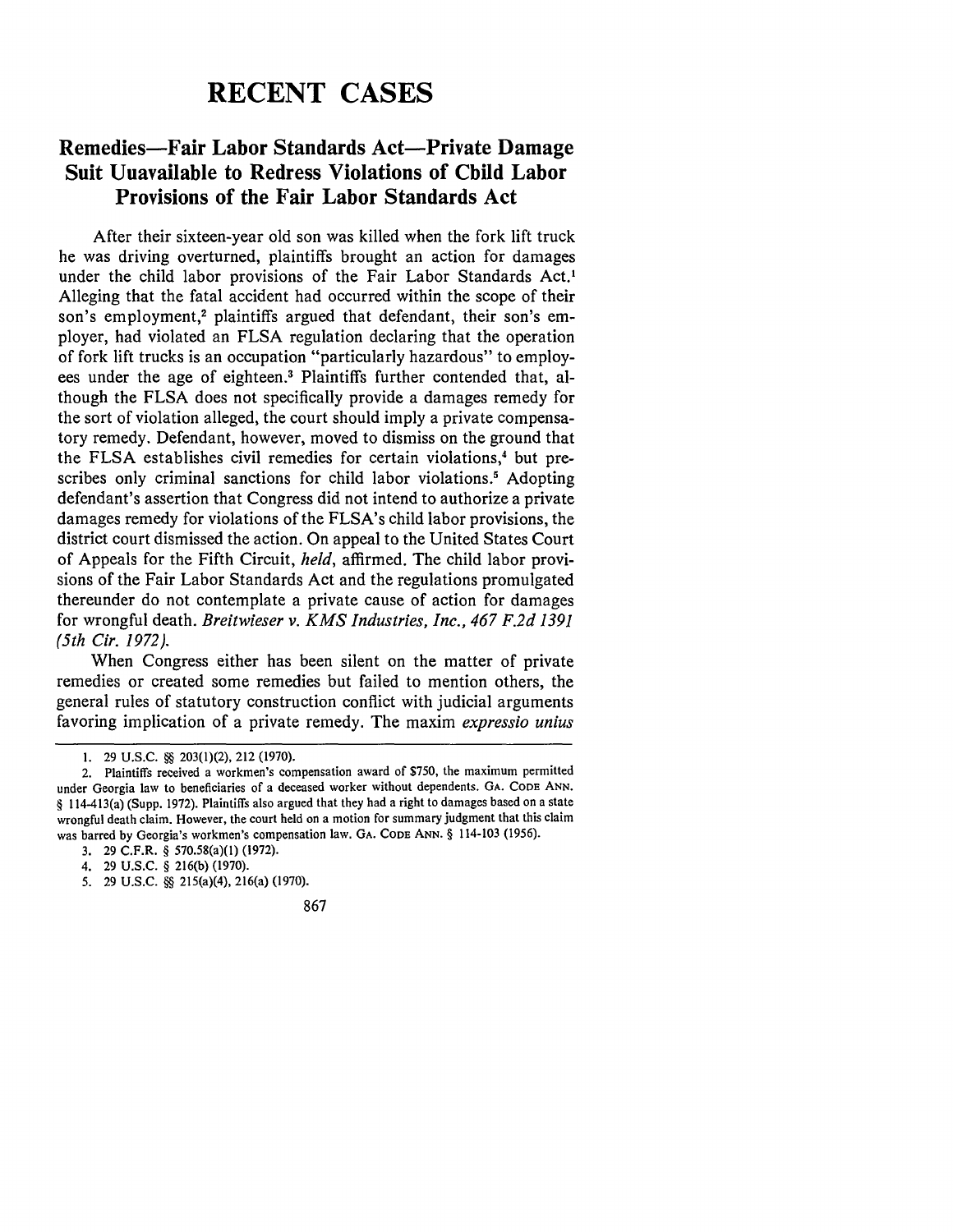*exclusio alterius* suggests that when the legislature has conferred some private rights the courts should not fashion others.' Pre-emption or supersession is another principle of construction that militates against the implication of unmentioned remedies. The pre-emption principle provides that, by establishing a comprehensive regulatory scheme, Congress intends to foreclose use of pre-existing remedial law. The argument, which has found little favor among the courts,<sup>7</sup> emphasizes the desirability of uniform standards for federal laws operative within a particular regulated sector and seeks to preclude the possibility that uniformity might be jeopardized by numerous private lawsuits in different courts.<sup>8</sup> In light of these arguments against creating private causes of action under federal legislation, courts have required the presence of three factors before a private civil remedy will be implied: the act or regulations in question establish a new standard of protection; the act or regulations do not provide adequate administrative remedies; and no adequate state remedies exist to redress violations of the new standard.<sup>9</sup> In the presence of these factors, courts have been quick to infer or recognize private remedies to aid those whom the statute was designed to protect.<sup>10</sup> When the statute does not mention a private remedy, the courts' justification for inferring one has been that the legislation would provide incomplete protection if it could be enforced only by criminal

8. *Id.*

<sup>6.</sup> Note, *Implying Civil Remedies from Federal Regulatory Statutes,* 77 HARV. L. REV. 285, 290 (1963). There are varying applications of the maxim: where there is an express authorization of a particular remedy in one section of a statute, an omission of that remedy from other sections was intended by the legislature; alternatively, any remedy provided to enforce a provision excludes by implication other remedies; more narrowly, the existence of a civil remedy precludes additional civil remedies. *Id.*

<sup>7.</sup> O'Neil, *Public Regulation and Private Rights of Action,* **52 CALIF.** L. REv. 231, 259 (1964).

<sup>9.</sup> Note, Labor Relations-Wagner-Peyser Act-Migrant Farm Laborers-Gomez v. Flor*ida State Employment Service, 417 F.2d 569 (5th Cir. 1969),* 19 **Am.** U.L. REV. **551,** 556 **(1970).** Other criteria for establishing a private remedy include: congressional intent, the existence of an alternate remedy, the desirability of uniform enforcement, and analogous precedent in a particular area. Armstrong, *Expressio Untus, Incluslo Alterius: The Fagot-Gomez Private Remedy Doctrine,* **5 GA.** L. REv. **97,** 102-03 (1970).

<sup>10.</sup> *See, e.g.,* Tunstall v. Brotherhood of Locomotive Firemen & Enginemen, 323 U.S. 210 (1944) (employee recovered against his bargaining representative for violation of the Railway Labor Act's standard prohibiting racial discrimination); Fitzgerald v. Pan Am. World Airways, 229 F.2d 499 (2d Cir. 1956) (private civil remedy implied for violation of FAA provision prohibiting discrimination aboard commercial airliners); Reitmeister v. Reitmeister, 162 F.2d 691 (2d Cir. 1947) (implication of private cause of action when telephone conversation had been intercepted in violation of the FCA); Neiswonger v. Goodyear Tire & Rubber Co., 35 F.2d 761 (N.D. Ohio 1929) (private cause of action upheld for farmer who suffered personal and property damage when a dirigible violated federal minimum altitude regulations).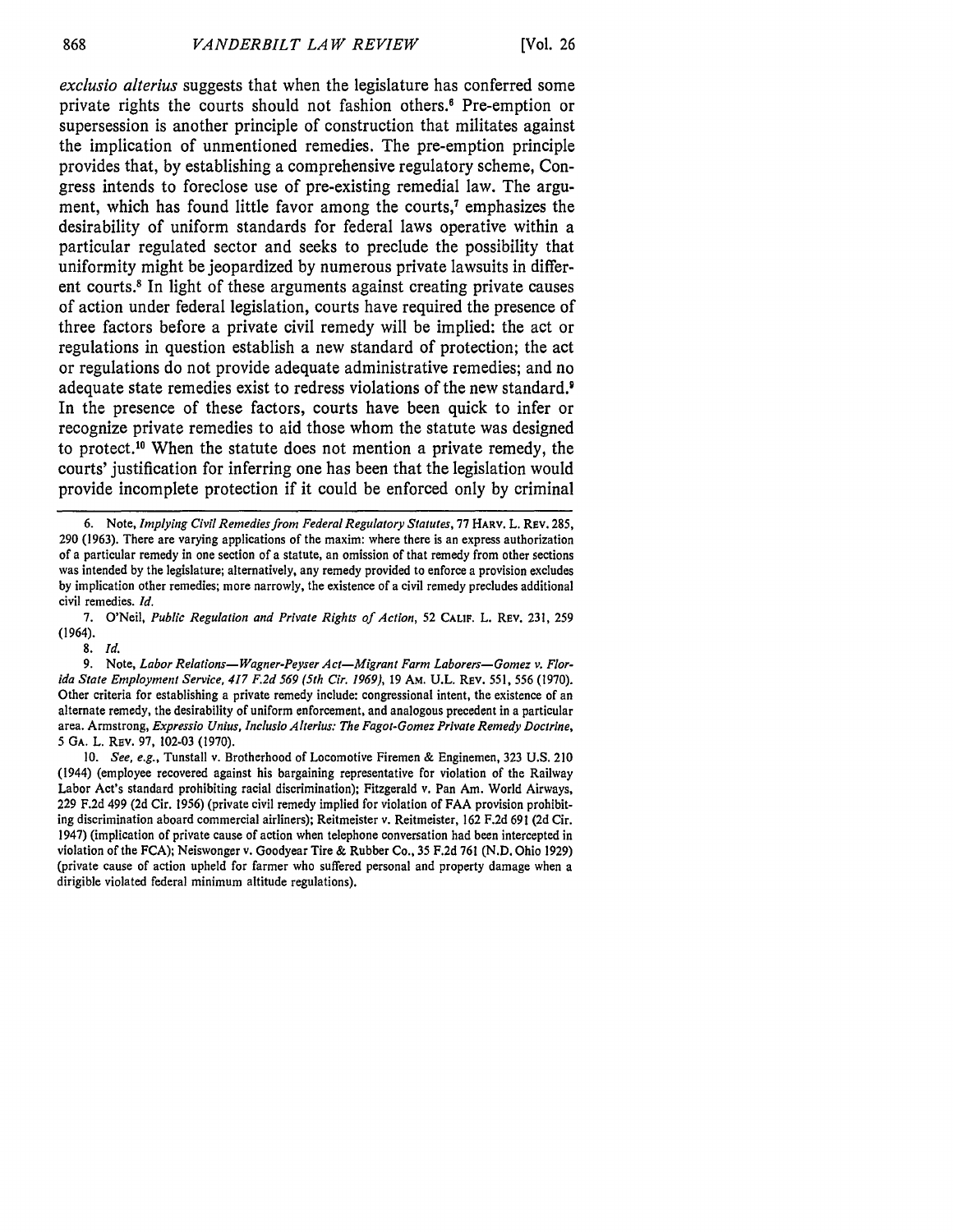sanctions or by an injunction obtained to protect state interests.<sup>11</sup> Congressional failure to create or preserve private remedies often has prompted courts to create or preserve their own remedies when the only alternative is to leave aggrieved parties unprotected.12 The tendency in such instances to find private rights of action and to fashion private remedies that do not contradict manifest congressional intent has increased.13 The practice of implying causes of action to justify recovery of damages originated in the 1854 English case, *Couch v. Steel,"* and was first recognized by the Supreme Court in *Texas & Pacific Ry. v. Rigsby,15* a 1916 case in which the Court declared that "disregard of the command of the [Federal Safety Appliance Act] is a wrongful act, and where it results in damage to one of the class for whose especial benefit the statute was enacted, the right to recover the damages from the party in default is implied **... .""t** Recognition of civil liability claims under federal regulatory statutes—especially when the defendant's conduct is criminal-has expanded considerably in recent years.<sup>17</sup> Implied private rights of action for damages have been allowed, for example, under the Securities Exchange Act,<sup>18</sup> the Federal Communications Act,<sup>19</sup> the Rivers and Harbors Appropriation Act,<sup>20</sup> and the Railway Labor Act.<sup>2</sup>

13. Armstrong, *supra* note 9, at 101-02. *See also* cases cited note *10 supra.*

14. 118 Eng. Rep. 1193 (Q.B. 1854). The court found that defendant shipowner was under a duty by virtue of 7 & 8 Vict. c. 112, § 18, to have a proper supply of medicines on board. Plaintiff, a seaman serving on defendant's vessel, alleged that his health had suffered because defendant had neglected this duty. The court held that although the Act imposed a criminal penalty for the breach of the duty, sailors sustaining a private injury also were entitled to maintain an action to recover damages. The court stated that "[t]here is, however, beyond the public wrong, a special and particular damage sustained by the plaintiff by reason of the breach of duty by the defendant, for which he has no remedy unless an action on the case at his suit be maintainable **....** " *Id.* at 1197. Today, however, this doctrine has been largely repudiated by English courts. *See* Williams, The Effect of Penal Legislation in the Law of Tort, 23 MODERN L. REV. 233 (1960).

**15.** 241 **U.S. 33 (1916).**

16. Id. at 39. The Federal Safety Appliance Act no longer is held to provide a basis for an implied cause of action. See Jacobson v. New York N.H. & H. R.R., 206 F.2d 153 (1st Cir. 1953). *aff'd per* curiam, 347 **U.S. 909** (1954).

- **17.** *See* Note, *supra* note **6.**
- **18. 15 U.S.C.** § **78 (1970).** *See* **J.I.** Case Co. v. Borak, **377 U.S.** 426 (1954).
- **19.** 47 **U.S.C.** § **605 (1970).** *See* Reitmeister v. Reitmeister, **162 F.2d 691 (2d** Cir. 1947).

20. **33 U.S.C.** § 403 **(1970).** *See* United States v. Perma Paving Co., **332 F.2d** 754 **(2d** Cir. 1964).

21. 45 U.S.C. § 151 (1970). *See* Tunstall v. Brotherhood of Locomotive Firemen & Enginemen, 323 U.S. 210 (1944).

**<sup>11.</sup>** Fagot v. Flintkote Co., 305 F. Supp. 407, 410 (E.D. La. 1969).

*<sup>12.</sup> See, e.g.,* United Constr. Workers v. Laburnum Constr. Corp., 347 U.S. 656, 663-65 (1954) (Labor Management Relations Act's delegation of jurisdiction to NLRB does not preclude an appropriate state court from adjudicating a common-law tort action for damages); Steele v. Louisville & Nashville R.R., 323 U.S. 192, 207 (1944) (in the absence of administrative remedy under the Railway Labor Act remedy implied for breach of bargaining representative's statutory duty to represent and act for the members of a craft).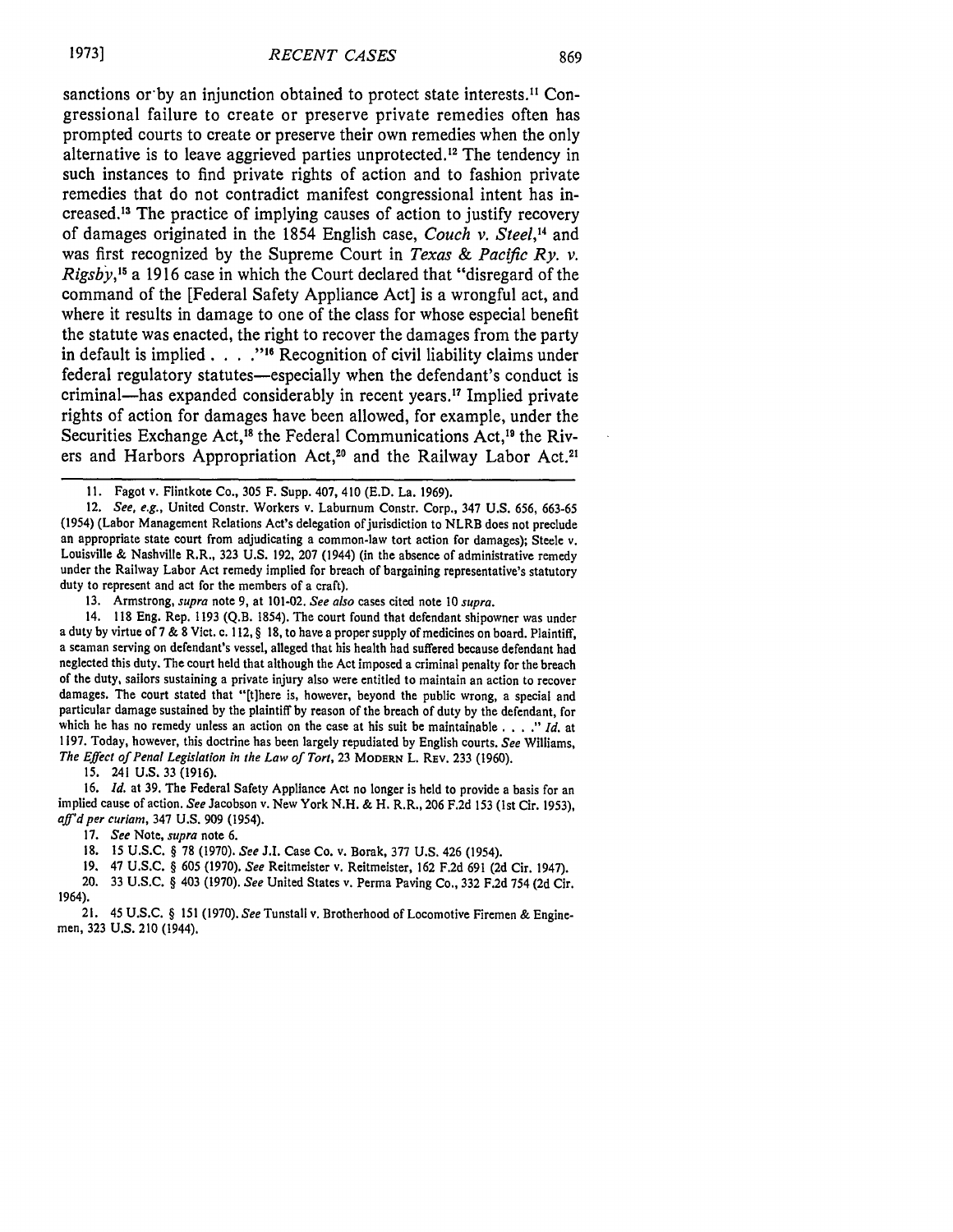Securities legislation has been the most frequent and perhaps most noteworthy source of implied rights of action.<sup>22</sup> In *J.I. Case Co. v. Borak*.<sup>23</sup> a 1964 Supreme Court decision, a stockholder successfully brought suit for damages sustained as a result of proxy statements that allegedly contained false and misleading assertions in violation of section 14(a) of the Securities Exchange Act of 1934.4 Although the 1934 Act contains no specific reference to a private right of action, the Court held that an action for damages or rescission could be maintained in federal court because, in the court's view, such an action was "necessary" to effectuate the purposes of the Act.<sup>25</sup> Moreover, the Court declared that the existence of other limited remedies<sup>26</sup> did not preclude the judicial creation of a further remedy that would effectuate congressional intent more fully. In a 1971 case, *Bivens v. Six Unknown Named Agents of Federal Bureau of Narcotics,"* the Supreme Court recognized a cause of action for money damages **by** one whose fourth amendment rights allegedly had been violated **by** a federal officer. The Court held that, notwithstanding the absence of legislation authorizing such a cause of action, the offending officer may be liable in a federal action based solely on the constitutional amendment.<sup>28</sup> Similarly, the Fifth Circuit, in *Gomez v. Florida State Employment Service,29* first questioned whether migrant farm workers have rights and remedies for violations of the Wagner-Peyser Act<sup>30</sup> when they have gained employment through the employment system established **by** the Act and regulations. The court declared that the Act, its regulations, and the factual setting of the case demanded an implied remedy if the purpose of the regulations-the protection of migratory farm workers-was to be achieved.<sup>31</sup> Considering the same legislation, the Fifth Circuit stated

- 24. 15 U.S.C. § 78n(a) (1970).
- 25. 377 U.S. at 432-33.

26. Proxy statements were examined in advance **by** the **SEC** and a state-created cause of action for damages and rescission was available. However, given the number of proxy statements submitted each month, the Commission's review was necessarily cursory. 377 U.S. at 432. To proceed under the state cause of action, plaintiffs additionally were required **by** state law to provide security for costs. *Id.* at 435. Thus, many investors were left without an effective remedy.

- **27.** 403 U.S. 388 (1971).
- **28.** *Id.* at 397.
- 29. 417 F.2d **569** (5th Cir. 1969).
- 30. 29 U.S.C. § 49 **(1970).**
- 31. Gomez v. Florida State Employment Serv., 417 F.2d 569, 576 (5th Cir. 1969).

<sup>22.</sup> **Note, supra note 7, at 286. For examples of implied remedies** for violations of § 10(b) see Ellis v. Carter, 291 F.2d 270 (9th Cir. 1961); Fischman v. Raytheon Mfg. Co., 188 F.2d 783 (2d Cir. 1951). For an illustration of an implied remedy for a seller see Hooper v. Mountain States Sec. Corp., 282 F.2d 195 (5th Cir. 1960).

<sup>23. 377</sup> U.S. 426 (1964).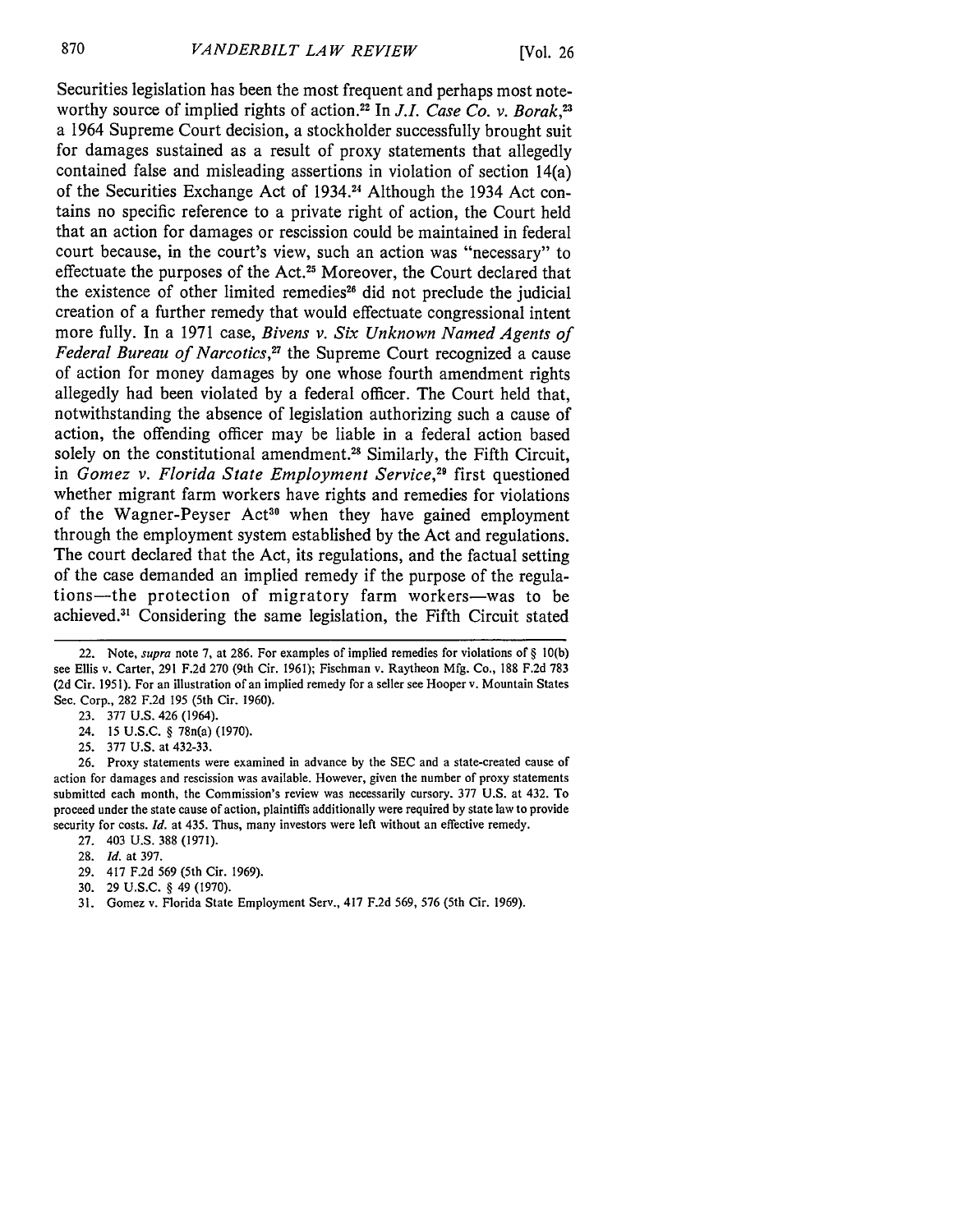that it would be "unthinking" that Congress intended the migrants' only protection to be the Secretary's power to withhold funds from the state in which the violations occurred.<sup>32</sup> Although it is a regulatory law, the Fair Labor Standards Act does not delegate broad discretionary responsibilities to a specialized administrative agency charged with governing an industry or a particular phase of commercial relations. Instead, the FLSA bestows a series of rights on a broad class of employees and arms the Secretary of Labor with extensive power to assist employees in enforcing their rights.<sup>33</sup> In *Fagot v. Flintkote Co.*,<sup>34</sup> an employee brought an action under FLSA section  $15(a)(3)^{35}$  after his employer allegedly discharged him for assisting in the prosecution of another FLSA claim against the employer. Although actions for the enforcement of and relief under this section are delegated to the Secretary of Labor by the terms of the statute,36 the district court in *Fagot* inferred a private right to sue and upheld the employee's claim for monetary damages.37 No cases, however, have addressed yet the implication of a civil remedy under the child labor provisions of the FLSA and the regulations promulgated thereunder.<sup>38</sup>

At the outset, the instant court asserted that federal courts will imply a remedy for infringement of a federal right only when the law creating that right provides no remedy at all or a grossly inadequate remedy.39 The court then proceeded to distinguish the instant case from the three leading cases that suggest a basis for the recognition of plaintiffs' private cause of action. Addressing *Borak* initially, the instant court noted that the Securities Exchange Act of 1934 evinces a strong congressional policy against stock fraud, but, unlike the FLSA, provides no specific remedy for violations of the proscribed activity. On the basis of this difference between the Securities Exchange Act of 1934 and the FLSA, the court distinguished *Borak* from the instant decision. In dis-

39. *Id.* at 1392.

<sup>32.</sup> *Id.*

<sup>33.</sup> Fagot v. Flintkote Co., 305 F. Supp. 407, 413 (E.D. La. 1969).

<sup>34. 305</sup> F. Supp. 407 (E.D. La. 1969).

<sup>35.</sup> Fair Labor Standards Act of 1938, § 15(a)(3), 29 U.S.C. § 215(a)(3) (1970). This section makes it unlawful for any person to discharge or discriminate against an employee because the employee has filed a complaint, or caused a proceeding to be instituted under the FLSA, or has testified or was about to testify in any such proceeding.

<sup>36. 29</sup> U.S.C. § 211(a) (1970).

<sup>37.</sup> Fagot v. Flintkote Co., 305 F. Supp. 407, 415 (E.D. La. 1969. But see Powell v. Washington Post Co., 267 F.2d 651 (D.C. Cir. 1959) (private cause of action under § 15 of the FLSA denied); Britton v. Grace Line Inc., 214 F. Supp. 295 (S.D.N.Y. 1962) (private cause of action denied).

<sup>38.</sup> *See* Breitwieser v. KMS Indus., Inc., 467 F.2d 1391 (5th Cir. 1972).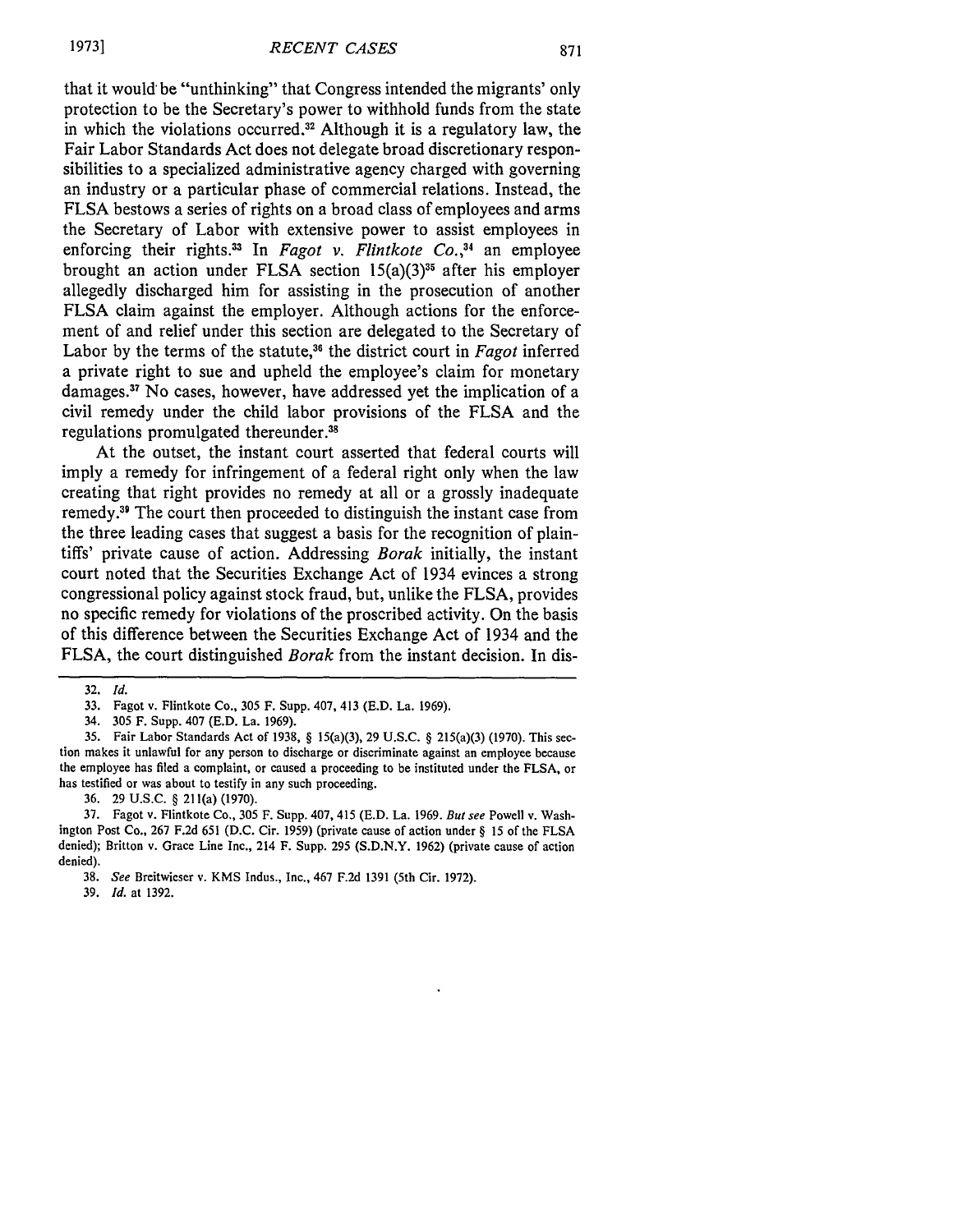tinguishing *Bivens*, the court relied on the same argument—there are no specific remedies for violation of the fourth amendment. The majority then summarily distingished the *Gomez* case on the ground that the Wagner-Peyser Act, unlike the FLSA, provides a grossly inadequate remedy for those who suffer as the result of violations of the Act. Moreover, the instant court concluded that the comparative size of a state compensation award for job-related injuries does not justify creation of a new federal remedy to supplement the amount of relief afforded. Therefore, the court refused to imply a private remedy to redress violations of FLSA child labor provisions.

In his dissent, Judge Wisdom attacked the instant majority's decision on three grounds. He first stated that the criminal sanctions for violations of the FLSA child labor provisions were remedial with respect to society but not with respect to injured minors and their families. Secondly, he observed that, under the majority's rationale, the absence of express statutory language authorizing a private damage suit effectively precludes private compensatory relief for a violation of a federal statute. Judge Wisdom noted, however, that the courts often have recognized private damage suits for violations of statutes that are silent regarding civil liability.<sup>40</sup> Thirdly, the dissent contended that the majority improperly distinguished prior case law bearing on the implication of private damage suits. Judge Wisdom explained that the Securities Exchange Act of 1934, like the FLSA, establishes a comprehensive enforcement scheme, which includes criminal penalties, but does not create a private remedy for violation of section 14(a). The Court in *Borak,* however, inferred a private remedy to effectuate the congressional policy against stock fraud. Judge Wisdom explained further that criminal penalties exist for violations of the fourth amendment<sup>41</sup> and therefore concluded that *Bivens* offers persuasive support for recognizing the instant plaintiffs' claim. Moreover, he contended that the reason for implying a private damage remedy in *Gomez-the* gross inadequacy of the remedy under the Act in question-was applicable to the instant situation because the FLSA criminal penalties are remedial only with respect to society. To support his argument favoring recognition of plaintiffs' claim, Judge Wisdom asserted that the FLSA conferred a right upon the deceased minor to work free from hazardous conditions. Because numerous decisions $42$  have held that if a right is created by a

<sup>40.</sup> *See* cases cited notes 18-22 *supra.*

<sup>41.</sup> *See* 18 U.S.C. § 2236 (1970).

<sup>42.</sup> *See, e.g.,* Bell v. Hood, 327 U.S. 678 (1946). The Court in *Bell* stated that "where federally protected rights have been invaded, it has been the rule from the beginning that courts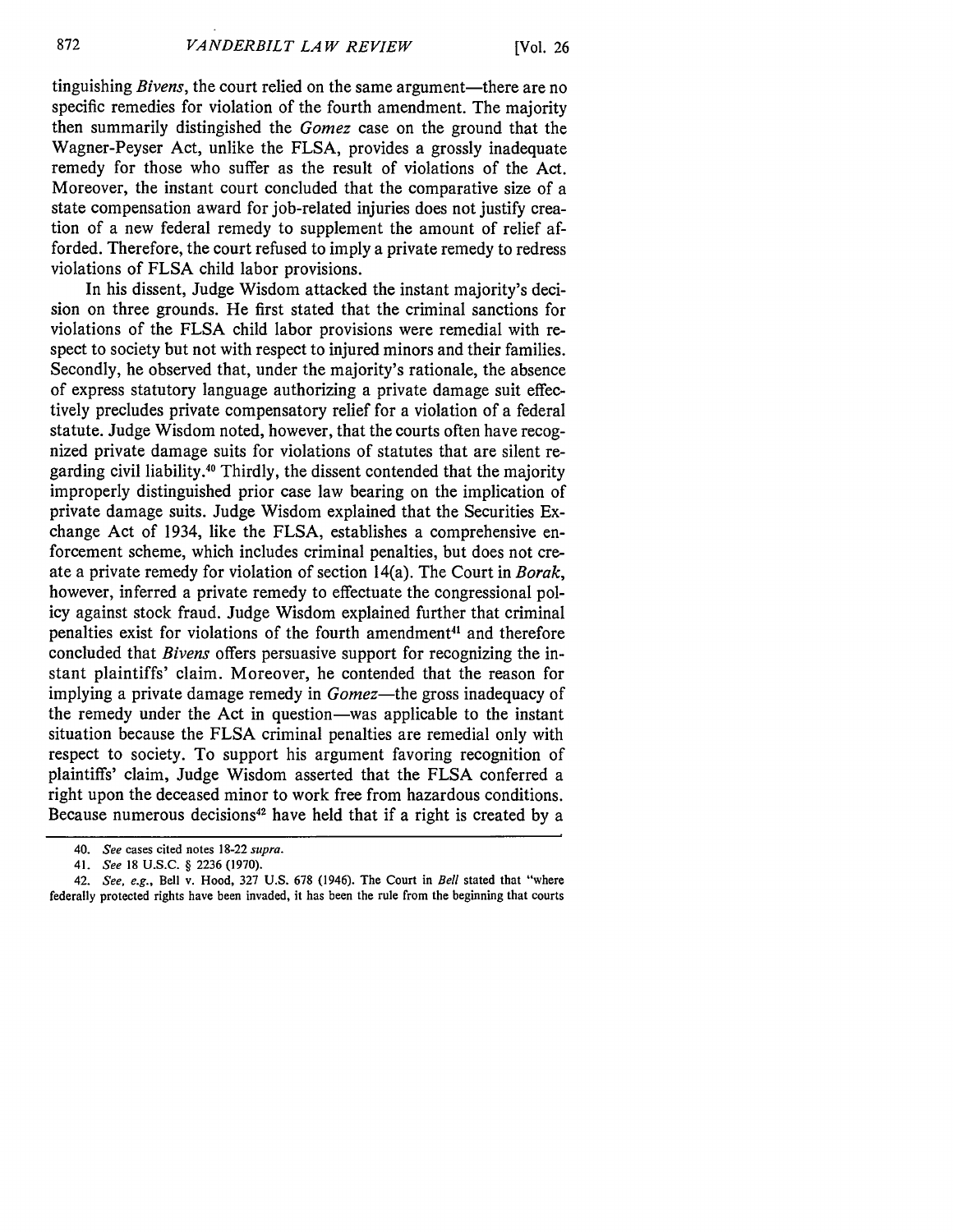federal statute, the federal courts have the power to fashion an appropriate remedy, Judge Wisdom concluded that plaintiffs' action was maintainable.

The instant court felt compelled to choose between exclusive reliance on FLSA remedies and recognition of plaintiffs' damage action, but persuasive case law suggests these "alternatives" may be coextensive. *Borak* recognized a private damage action to effectuate a strong congressional policy against stock fraud; congressional concern for improper use of child labor probably should equal that accorded defrauded stockholders. The instant majority emphasized that the FLSA contains a comprehensive scheme of enforcement, but failed to note that Congress provided an equally comprehensive enforcement scheme-a scheme including substantial criminal penalties—for violations of the Securities Exchange Act of 1934.13 The majority distinguished *Gomez* on the ground that the Wagner-Peyser Act provides a grossly inadequate remedy. In the instant case, however, criminal sanctions against defendant likewise constitute a grossly inadequate remedy for the working minor who dies as a consequence of his employer's breach of duty. The Secretary of Labor cannot compensate the decedent's parents by criminal prosecution, and the Labor Department does not have the manpower or time to undertake complete enforcement of the statute.<sup>44</sup> Compensating plaintiffs in the instant case, however, would have conformed directly with the congressional policy of making whole one who by its own declaration should never have been injured.45 Moreover, the traditional prerequisites for the implication of a private civil remedy assuredly were presented by the instant case:46 congressional intent to establish a new standard of protection for the working minor; existence of an inadequate statutory remedy for injuries inflicted when the standard was ignored; and the remedy afforded at the state level failed to vindicate adequately the rights that had been breached under the new standard. Thus, recognizing plaintiffs' private action would have supplemented effectuation of the congressional policy favoring protection of child labor and would have compensated plaintiffs more satisfactorily. Manifest in situations like that presented in the instant case is the importance of flexibility and a willingness to consider a number of

will be alert to adjust their remedies so as to grant the necessary relief." *Id.* at 684 (footnote omitted). *See also* notes **10** & 12 *supra.*

<sup>43.</sup> *See* 15 U.S.C. § 78ff (1970).

<sup>44.</sup> Breitwieser v. KMS Indus., Inc., 467 F.2d 1391, 1396 (5th Cir. 1972) (Wisdom, J., dissenting).

<sup>45.</sup> Fagot v. Flintkote Co., 305 F. Supp. 407, 411-12 (E.D. La. 1969).

<sup>46.</sup> *See* note 9 *supra* and accompanying text.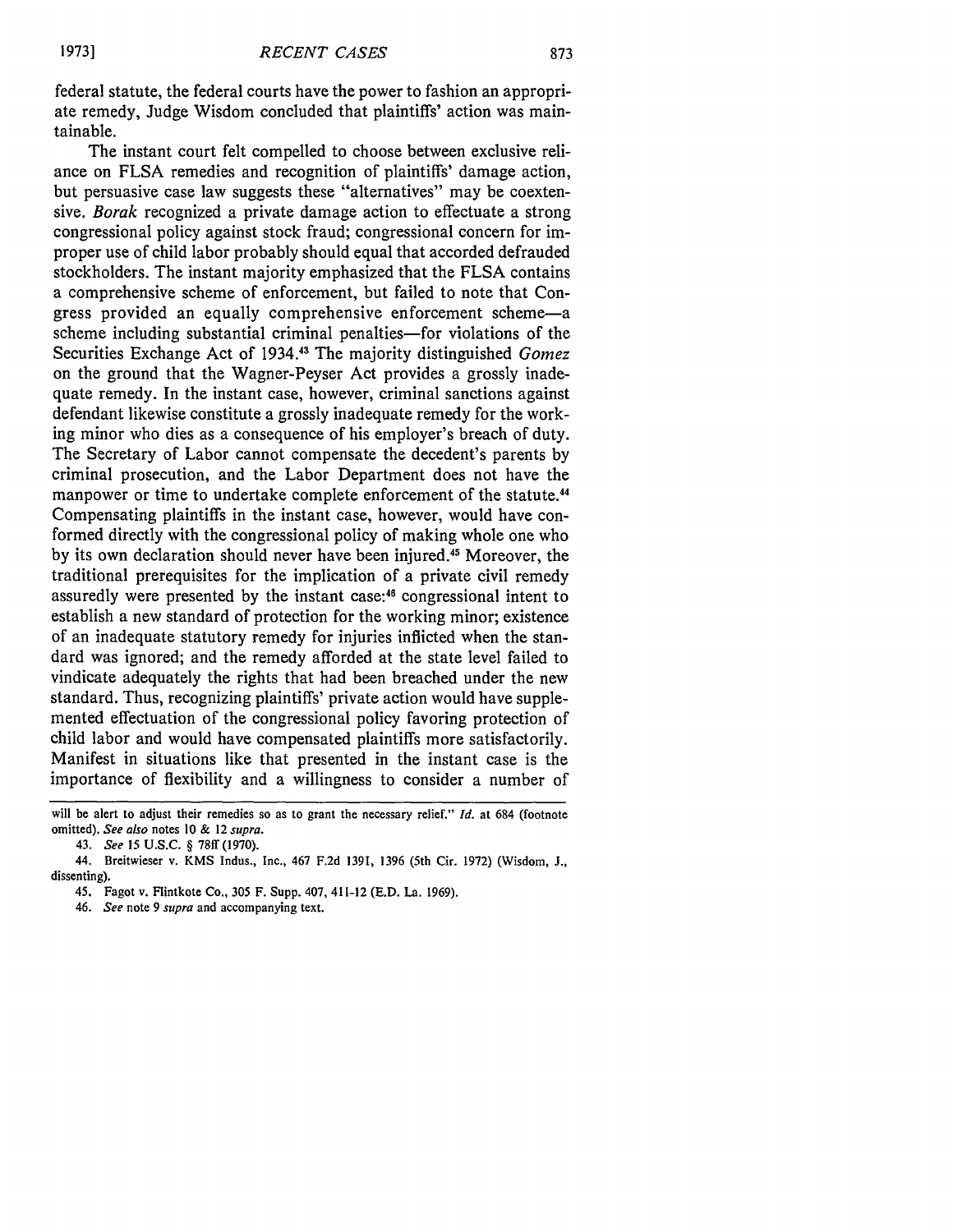factors before reaching a decision. 47 Courts must be cognizant of precedent in a particular area; sometimes uniform enforcement weighs more heavily than achieving ad hoc justice. When an administrative agency is granted jurisdiction over a plaintiff's complaint, however, the adequacy of the agency's remedies with respect to the injured minor or his family should be the question of foremost concern.<sup>48</sup> Therefore, judicial re-evaluation or legislative clarification is necessary in light of the instant decision to achieve a more equitable result in future cases and to assure a more adequate protection for working minors.

### **Securities Regulation-Commercial Paper-Promissory Notes with Maturity Not Exceeding Nine Months but Offered to Public as Investment Are "Securities" Within Section 3(a)(10) of the 1934 Act.**

After plaintiff had purchased short-term promissory notes' from defendant broker-dealer, the corporate issuer of the notes became insolvent.2 Plaintiff, on behalf of all purchasers of the notes, then brought a class action<sup>3</sup> alleging that defendant had sold "securities" in violation of the antifraud provisions of the Securities Exchange Act of 1934. In

3. Plaintiff brought the class action under **FED.** R. Civ. P. 23(b), alleging that defendant had schemed to defraud plaintiff and the members of the class by selling short-term commercial paper issued by Winter & Hirsch, Inc., but owned by defendant, John Nuveen & Co.

4. Plaintiff specifically alleged a violation of the Securities Exchange Act of 1934, § 10(b), 15 U.S.C. § 78(j)(b) which provides: "It shall be unlawful for any person, directly or indirectly, by the use of any means or instrumentality of interstate commerce **or. .** .any national securities exchange **. .** .(b) To use or employ, in connection with the purchase or sale of any security **. ..** any manipulative or deceptive device or contrivance in contravention of such rules and regulations

<sup>47.</sup> **Cf.** Lehigh Valley Coal Co. v. Yensavage, 218 F. 547 (2d Cir. 1914). Learned Hand stated that statutes "should be construed, not as theorems of Euclid, but with some imagination of the purposes behind them." *Id.* at **553.**

<sup>48.</sup> *See* O'Neil, *supra* note 7, at 267-68.

<sup>1.</sup> For purposes of this Comment, the term "short-term note(s)" will he used as a general descriptive term: **(1)** denoting any note with a maturity of 9 months or less; (2) denoting "commercial paper" as that term is used in the market place. The term "commercial paper" will be used in those instances in which the instant court employed the term and when its omission might result in confusion about the impact of the instant decision.

<sup>2.</sup> On January 30, 1970, plaintiff bought short-term notes from defendant. Defendant had purchased the short-term notes (described by the court as "short-term commercial paper") for resale to the general public. The maker became insolvent on or about February 1970. The large majority of the 42 purchasers of the insolvent's notes were individuals. Sanders v. John Nuveen & Co., 463 F.2d 1075, 1079 & n.14 & 18 (7th Cir.), *cert. denied,* 409 U.S. 1009 (1972).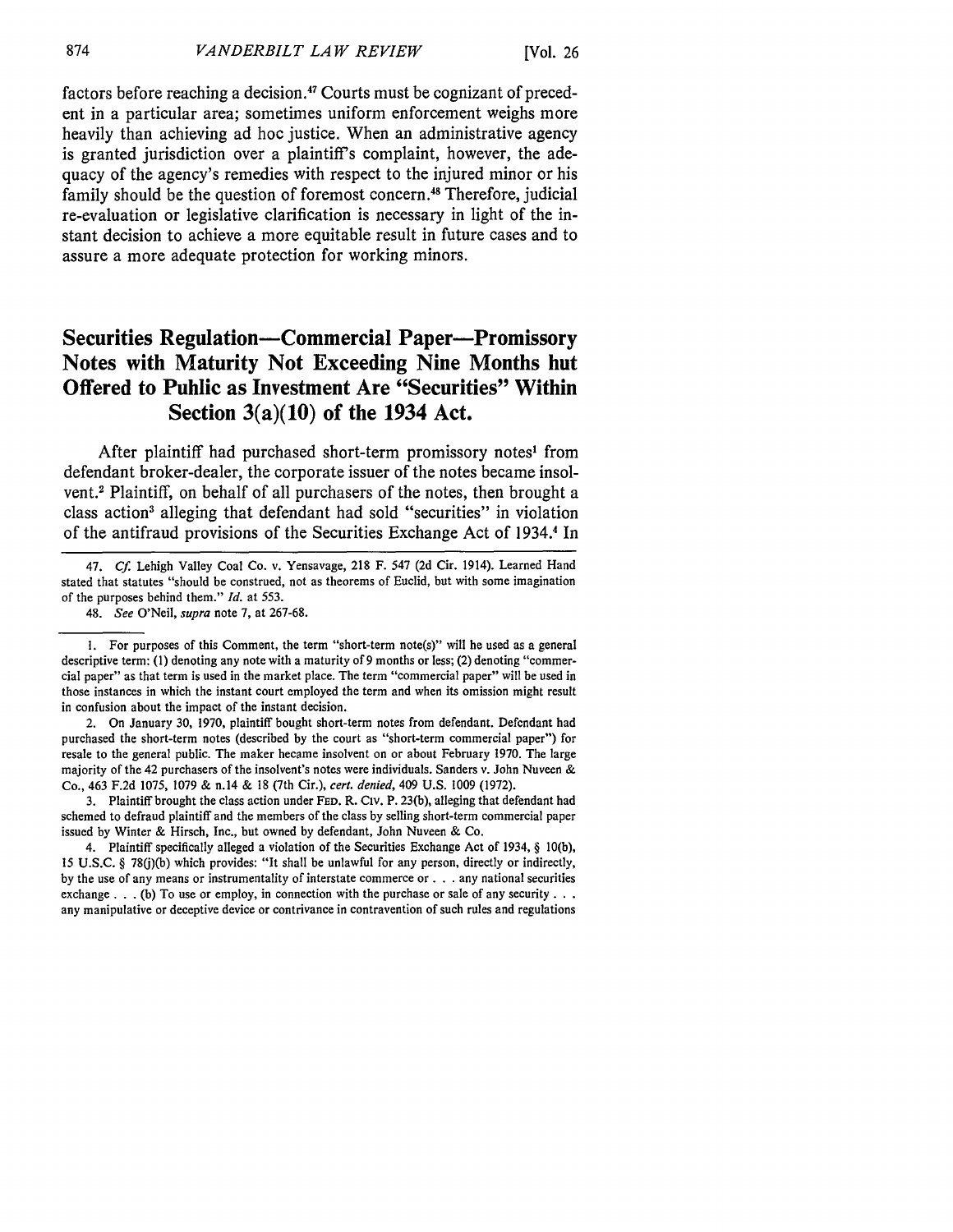its answer,<sup>5</sup> defendant contended that any note, draft, or bill of exchange with a maturity not exceeding nine months is specifically excluded from the definition of "security" as found in section  $3(a)(10)$  of the 1934 Act.<sup>6</sup> Plaintiff, however, argued that the exemption of short-term paper under the 1934 Act is limited to "prime quality negotiable commercial paper" as defined under the SEC's interpretation of section 3(a)(3) of the 1933 Act.7 On defendant's motion, the district court certified the question whether the notes in question are "securities" within section  $3(a)(10)$  of

as the Commission may prescribe as necessary or appropriate in the public interest or for the protection of investors." Rule 10b-5, 17 C.F.R. § 240.10b-5, provides: "It shall be unlawful for any person, directly or indirectly **. .** .(a) [t]o employ any device, scheme, or artifice to defraud, (b) [t]o make any untrue statement of a material fact or to omit to state a material fact necessary in order to make the statements made, in the light of the circumstances under which they were made, not misleading, or (c) [t]o engage in any act, practice, or course of business which operates or would operate as a fraud or deceit upon any person, in connection with the purchase or sale of any security." Plaintiff also alleged violations of the Securities Act of 1933, 15 U.S.C. § 77a (1970) and the Rules of Fair Practice of the National Association of Securities Dealers.

5. Plaintiff filed his complaint on March 12, 1970. On May 18, 1970, defendant challenged the jurisdiction of the court under the 1934 Act, arguing that the short-term notes in question were exempted from the Act. Defendant also brought a challenge to the class action aspects of the complaint. Initially the district court dismissed both challenges. Two banks sought leave to intervene as creditors of the insolvent. Intervention was allowed on behalf of all creditors, including the members of the class that plaintiff sought to represent. Plaintiff then filed a motion to vacate the intervention order but the motion was denied. Thereafter, the district court, on its own motion, ordered the action to proceed as an individual complaint. The district judge then certified 3 questions: (I) whether it was error to permit the intervention; (2) whether it was error to find that plaintiff did not represent the class; and (3) whether it was error to strike the class aspects of the complaint. On defendant's motion, the district court also certified the question: whether the commercial paper in question is a "security" as defined in section 3(a)(10) of the Securities Exchange Act of 1934.

6. Securities Exchange Act of 1934, § 3(a)(10), 15 U.S.C. § 78c (a)(10) (1970), provides: "The term 'security' means any note, stock, treasury stock, bond, debenture, certificate of interest or participation in any profit-sharing agreement or **. .** .investment contract **. . .** or in general, any instrument commonly known as a 'security' **. .** . but shall not include currency or any note, draft, bill of exchange, or banker's acceptance which has a maturity at the time of issuance of not *exceeding* nine months, exclusive of days of grace, or any renewal thereof the maturity of which is likewise limited." (emphasis added).

7. Section 3(a)(3) of the Securities Act of 1933, 15 U.S.C. § 77c(a) (3) (1970), provides: "(a) Except as hereinafter expressly provided, the provisions of this subchapter shall not apply to any of the following classes of securities: ...(3) Any note, draft, bill of exchange, or banker's acceptance which arises out of a current transaction or the proceeds of which have been or are to be used for current transactions, and which has a maturity at the time of issuance of not exceeding nine months, exclusive of days of grace or any renewal thereof the maturity of which is likewise limited . . . ." In response to inquiries concerning the scope of § 3(a)(3), the SEC issued Securities Act Release No. 4412 (Sept. 20, 1961). Emphasizing the legislative history of the 1933 Act and the prime quality of the short-term notes intended to be exempted from the registration requirements, the release set out 4 criteria for exemption from the 1933 Act. See note 25 infra. A type of security usually exempted by the terms of  $\S$  3(a)(3) is the short-term note that is issued by a finance company to carry its installment loans.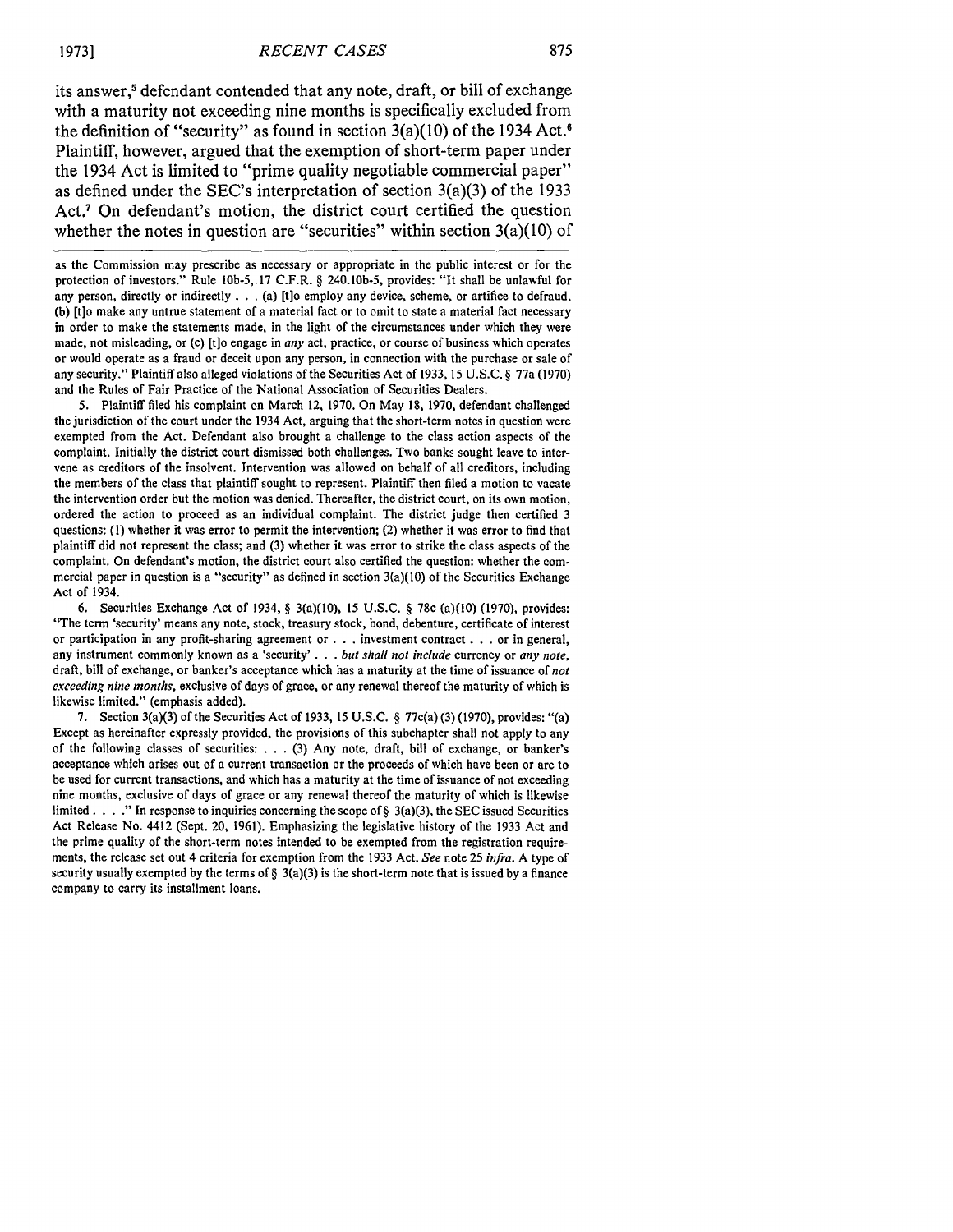the 1934 Act.8 By decision of the Seventh Circuit Court of Appeals, *held,* promissory notes with a maturity not exceeding nine months but offered to the public as an investment are "securities" within section 3(a)(10) of the Securities Exchange Act of 1934. *Sanders v. John Nuveen & Co.,* 463 F.2d 1075 (7th Cir.), *cert. denied,* 409 U.S. 1009 (1972).

The Securities Act of 1933, the Trust Indenture Act of 1939, the Investment Company Act of 1940, and the Investment Advisors Act of 1940 all define a security as "any note, **. . .** evidence of indebtedness, **. . .** investment contract, . . or, in general, any interest or instrument commonly known as a 'security' . **. . ."I** The definition found in the Public Utility Holding Company Act of 1935 differs slightly by omitting the term "evidence of indebtedness," but retains the term "any note."<sup>10</sup> Therefore, *any* note, regardless of the nature of its terms, is subject to the general provisions of these five acts. Only the Securities Exchange Act of 1934 limits these otherwise broad definitions of a "security." Section 3(a)(10) of the 1934 Act provides that "the term security means any note, **. . .** investment contract, **. . .** or in general, any instrument commonly known as a security, **. . .** but shall not include currency or any note, draft, bill of exchange, or banker's acceptance which has a maturity at the time of issuance of not exceeding nine months. **.. ."** Although the legislative history of the 1934 Act provides no explanation of the exclusionary provision of section  $3(a)(10)$ ,<sup>12</sup> recent opinions<sup>13</sup> have analyzed its scope under the "plain meaning" principle of statutory interpretation. 4 After applying this principle, several district courts

9. Securities Act of 1933, § 2(1), 15 U.S.C. § 77b(l) (1970); Trust Indenture Act of 1939, § 303(1), 15 U.S.C. § 77ccc (1) (1970); Investment Company Act of 1940, § 2(a)(36), **15** U.S.C. § 80a-2(36) (1970); Investment Advisors Act of 1940, § 202(a)(18), 15 U.S.C. § 80b-2(a)(18) (1970).

- 10. Public Utility Holding Company Act of 1935, § 2(a)(16), 15 U.S.C. § 79b(a)(16) (1970).
- **11.** Securities Exchange Act of 1934, § 3(a)(l0), 15 U.S.C. § **78c** (a)(10) (1970).

12. Comment, *Commercial Paper and the Securities Acts,* 39 U. CHI. L. REv. 362, 398 (1972). The original draft of the 1934 Act provided no exclusion for short-term notes. **S.** 2693, 73d Cong., 2d Sess. (1934); H.R. 7852, 73d Cong., 2d Sess. § 3.10 (1934). As the bill progressed, an exception using language identical to the § 3(a)(3) exemption of the 1933 Act was introduced. H.R. 8720, 73d Cong., 2d Sess. § 3(a)(10) (1934). Subsequent changes, however, omitted the provision that excluded short-term notes must arise out of a current transaction-language used in the 1933 exemption. *See* H.R. 9323, 73d Cong., 2d Sess. § 3(a)(10) (1934).

13. Superintendent of Ins. v. Bankers Life & Cas. Co., 300 F. Supp. 1083, 1100 (S.D.N.Y. 1969) (dictum), *affd,* 430 F.2d 355 (2d Cir. 1970), *rev'd,* 404 U.S. 6 (1971); SEC v. Fifth Ave. Coach Lines, Inc., 289 F. Supp. 338 (S.D.N.Y. 1968), *affd,* 435 F.2d 510 (2d Cir. 1970).

14. This rule provides that only the meaning derived from a literal reading of a statute shall be considered if the statute is clear and unambiguous on its face and such a reading does not give rise to obscure or mischievous consequences or thwart a manifest purpose. *See* Frankfurter, *Some Reflections on the Reading of Statutes,* 47 **COLUM.** L. REv. 527 (1947); Note, *The Plain Meaning Rule in the Reflection of Current Trends and Proclivities,* 26 TEMP. L.Q. 174 (1952).

<sup>8.</sup> The question was certified pursuant to 28 U.S.C. § 1292(b) (1970).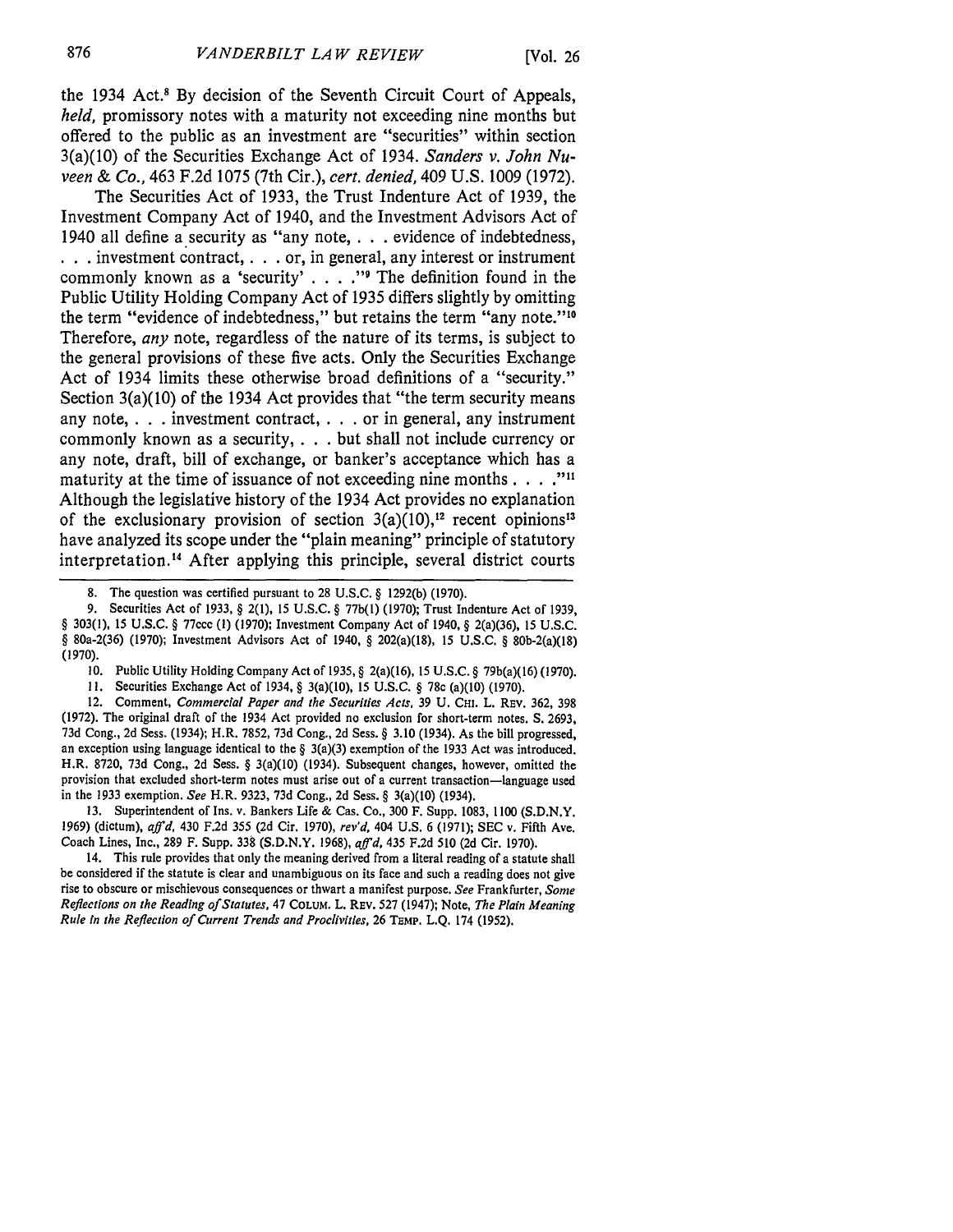have stated in dictum that short-term notes fall within the exclusionary provision of section  $3(a)(10)$ .<sup>15</sup> These decisions considered the notes in question merely as evidences of individual loans and not the type of instruments that Congress intended to include within the definition of "security" under the 1934 Act.16 One case, *Anderson v. Francis L du-Pont & Co.,17* however, has held a short-term note to be a security within the 1934 Act. In *Anderson,* the purchasers of defendant's short-term notes sought damages under the 1934 Act for defendant's allegedly fraudulent scheme involving dealings in the commodities market."8 In examining the status of the notes as "securities" within the 1934 Act, the court first observed that the exclusionary language in section 3(a)(10) of the 1934 Act is substantially identical to language in section 3(a)(3) of the 1933 Act, which exempts short-term notes from registration requirements.<sup>19</sup> The court then interpreted section  $3(a)(10)$  in light of the legislative history of the 1933 Act and administrative interpretations of the section  $3(a)(3)$  registration exemption.<sup>20</sup> Although no exemption for short-term notes was found in the original draft of the 1933 Act,<sup>21</sup> one was included subsequently on prompting by the Federal Reserve Board.<sup>22</sup> The Board had urged the exemption under section  $3(a)(3)$ because it believed that the proposed act was "intended to apply only to stocks, bonds, debentures, and other similar securities of the kind commonly known as investment securities, which are issued for the purpose of obtaining capital funds for business enterprises and are pur-

17. 291 F. Supp. **705 (D.** Minn. 1968). See note 18 infra.

18. Defendant had issued 2 notes to each plaintiff-one for the legal rate and a second for a usurious rate of from 20% to 60%. The notes (all except one) were to mature in less than 9 months.

19. The court cited 2 L. Loss, SECURITIES **REGULATION** 796 **(2d** ed. 1966), in which Professor Loss states: "Short-term notes of the type which are exempted from registration under the Securities Act by § 3(a)(3) **are** excluded from the definition of 'security' in the Exchange Act [section  $3(a)(10)$  of the 1934 Act]."

20. For a brief description of the legislative and interpretative history of  $\S$  3(a)(3) see note *7* supra.

22. Hearings on H.R. 4314 Before the House Comm. on Interstate and Foreign Commerce, 73d Cong., 1st Sess. 179-83 (1933); Hearings on S. **875** Before the Senate Comm. on Banking and Currency, 73d Cong., 1st Sess. 94-95, 120 (1933).

**<sup>15.</sup>** Cases cited note 13 supra.

<sup>16.</sup> In Superintendent of *Ins.* v. Bankers Life **&** Cas. Co., the district court stated that it need **not** answer **the** difficult question of whether certificates of deposit fall with the definition of "security." Nevertheless, the court did indicate that the exclusionary provision of the 1934 Act would appear applicable to a 6-month certificate of deposit which was issued for cash by a bank. **300** F. Supp. 1083, 1099-1100 (S.D.N.Y. 1969). The same court had found earlier that a 90-day note was excluded specifically from the definition of a security in the 1934 Act. The court did not rely solely on the exclusionary provision, however, but held that the transaction was merely an individual loan and that the note, therefore, did not constitute a security within the fair meaning of the securities acts. SEC v. Fifth Ave. Coach Lines, Inc., 289 F. Supp. 338 (S.D.N.Y. 1968).

<sup>21.</sup> See H.R. 4314, **73d** Cong., 1st Sess. (1933); **S.** 875, **73d** Cong., 1st Sess. (1933).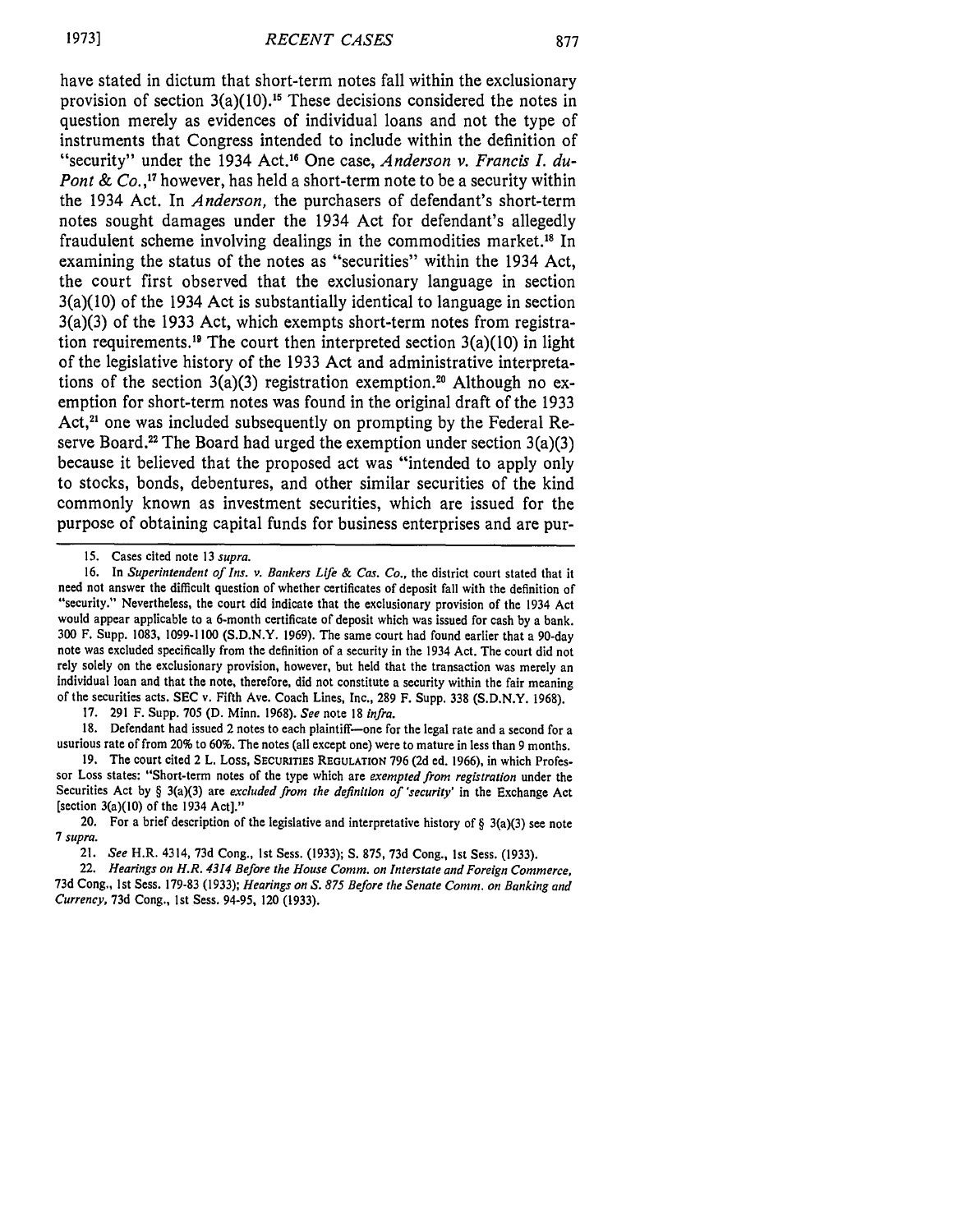chased **by** persons for investment **. . .** [The Act] was not intended to apply. **. .** to short-term paper issued for the purpose of obtaining funds for current transactions in commerce, industry, or agriculture and purchased **by** banks and corporations as a means of employing temporarily idle funds."<sup>23</sup> The scope of the section  $3(a)(3)$  exemption was further defined **by SEC** Release No. **4412,24** which sets out four criteria for determining whether short-term notes are exempted from the registration provisions of the **1933** Act. To qualify for exemption under the release, the notes must be: **(1)** prime quality negotiable commercial paper; (2) issued to facilitate well-recognized types of current operational business requirements; **(3)** discountable **by** Federal Reserve banks; and (4) of a type not ordinarily purchased by the general public.<sup>25</sup> Applying these criteria, and relying on the **1933** Act legislative history, the *Anderson* court found that the short-term notes at issue were "securities" under section  $3(a)(10)$  of the 1934 Act.<sup>26</sup> Subsequent cases, however, have cast some doubt upon both the *Anderson* court's interpretation of the **1933** Act exemption, and its application of that interpretation to the 1934 Act. First, although *Anderson's* reliance on the **SEC** Release exemption criteria finds support in the House and Senate Reports,<sup>27</sup> the recent case of *SEC v. Perera Co. <sup>2</sup> <sup>8</sup>*brings into question the criterion that short-term notes not be offered to the general public **by** holding that a sale of unregistered short-term paper to the general public did not violate the **1933** Act's registration requirements. The legislative history is not conclusive on this point; an initial draft of section 3(a)(3) required that exempt short-term notes not be sold to the public<sup>29</sup> but this requirement was later dropped as unnecessary since, at that time, such notes circulated only among banks. 0 Secondly, since its decision in **1968,**

**25.** *Id.* The Release states: "The legislative history of the Act makes clear that section 3(a)(3) applies only to prime quality negotiable commercial paper of a type not ordinarily purchased **by** the general public, that is, paper issued to facilitate well recognized types of current operational business requirements and of a type eligible for discounting **by** Federal Reserve banks. **...**

Notes, drafts, bills of exchange, and banker's acceptances which are commercial paper and arise out of current commercial, agricultural, or industrial transactions, and which are not intended to be marketed to the public, are exempted **.... "**

26. 291 F. Supp. **705,** 708-09 (D. Minn. 1968).

27. In formulating Securities Act Release No. 4412 the SEC relied primarily on S. REP. No. 47, 73d Cong., **1st** Sess. 3-4 (1933), and H.R. REP. No. **85,** 73d Cong., **Ist** Sess. 15 (1933). 28. 47 F.R.D. 535 (S.D.N.Y. 1969).

29. S. **875,** § 2(a), **73d** Cong., **1st** Sess. (1933), *as amended,* 77 **CONG.** REc. 2987 (1933).

30. 77 **CONG.** REC. 2987 (1933): "Mr. Adams, 'I move to strike out the words "when such

<sup>23.</sup> Letter from Chester Morrill, Secretary, Federal Reserve Board, to Sen. Duncan U. Fletcher, Apr. 3, 1933, in *Hearings on S. 875 Before the Senate Comm. on Banking and Currency,* 73d Cong., **1st** Sess. 120 (1933).

<sup>24.</sup> Securities Act Release No. 4412 (Sept. 20, 1961).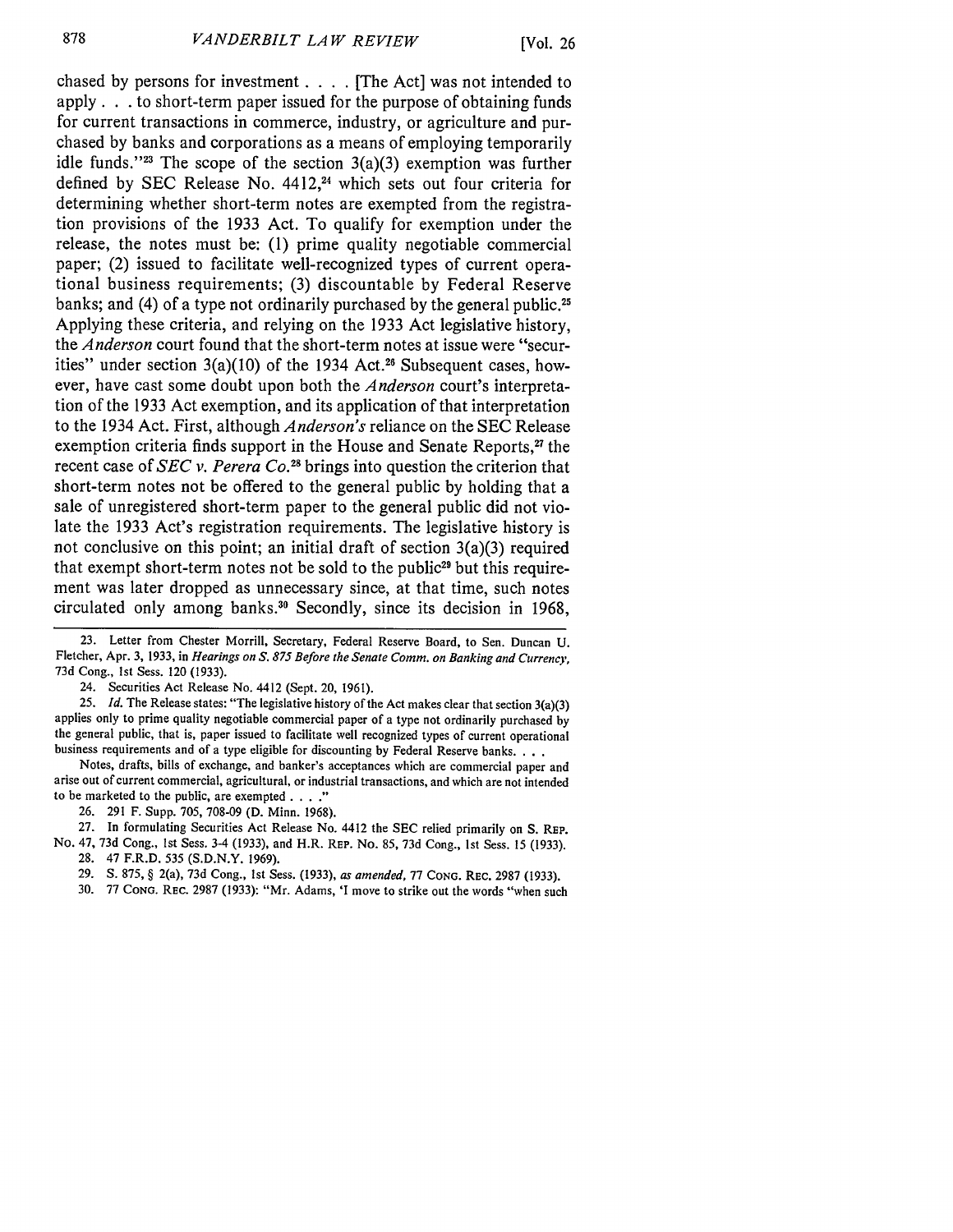*Anderson* has not been cited for the proposition that short-term notes are "securities" under the Securities Exchange Act of 1934. On the contrary, several cases more recent than *Anderson* have commented in dicta that short-term notes are not securities within the 1934 **Act.3 <sup>1</sup>**

In the instant case the court followed *Anderson* and adopted plaintiff's contention that the definition of short-term notes in other securities legislation, particularly in section 3(a)(3) of the 1933 Act, should be applied to the 1934 Act. Consequently, the court applied the fourelement test of SEC Release No. 4412 to determine whether the shortterm notes in question were exempted commercial paper under the 1934 Act. The notes in the instant case were found to meet none of the SEC criteria. The court reasoned that, because the issuer had become insolvent, it was highly unlikely that the commercial paper was prime quality, issued to facilitate current transactions, or eligible for discounting by Federal Reserve banks. Furthermore, the court found that the notes had been offered to the general public because they had been placed with defendant for sale and had been bought by 42 purchasers, most of whom were private individuals. The court additionally noted that the issuer had characterized the notes in its financial statements as "short-term open market" paper. Acknowledging the Supreme Court's directive that "form should be disregarded for substance"<sup>32</sup> and that economic reality should be emphasized,<sup>33</sup> the court found that it was Congress's intent in the 1934 Act to protect investors against fraudulent manipulations of instruments like the instant ones. Moreover, the court noted Congress's characterization of "commercial paper" in the Public Utility Holding Company Act of 1935 and the Investment Company Act of 1940 as (1) notes not part of a public offering and (2) paper of a commercial rather than an investment nature.<sup>34</sup> Drawing a distinction between "true" commercial paper, which is exempt, and short-term notes of an investment nature, which are not exempt, the court concluded that

33. Tcherepnin v. Knight, 389 U.S. 332, 336 (1967).

34. *See* Public Utility Holding Company Act of 1935, § 6(b), 15 U.S.C. § 79f(b) (1970); Investment Company Act of 1940, § 2(a) (38), 15 U.S.C. § 80a-2(a) (38) (1970).

paper is not offered or intended to be offered for sale to the public." The matter has been discussed **.. .**and [the exemption] is intended to protect from the operation of the act certain paper which should not be included along with commercial paper, since it merely circulates among banks, instead of the general public.'" The amendment to the amendment was agreed upon.

**<sup>31.</sup>** Movielab, Inc. v. Berkey Photo, Inc., 321 F. Supp. 806, 809 (S.D.N.Y. 1970), *affd per curiam,* 452 F. 2d 662 (2d Cir. 1971); Superintendent of Ins. v. Bankers Life & Cas. Co., 300 F. Supp. 1083, 1100 (S.D.N.Y. 1969) (dictum), *affd,* 430 F.2d **355** (2d Cir. 1970), *rev'd,* 404 U.S. 6 (1971); SEC v. Fifth Ave. Coach Lines, Inc., 289 F. Supp. 3, 38 (S.D.N.Y. 1968), **aff'd,** 435 F.2d 510 (2d Cir. 1970).

<sup>32.</sup> SEC v. W.J. Howey Co., 328 U.S. 293, 298 (1946).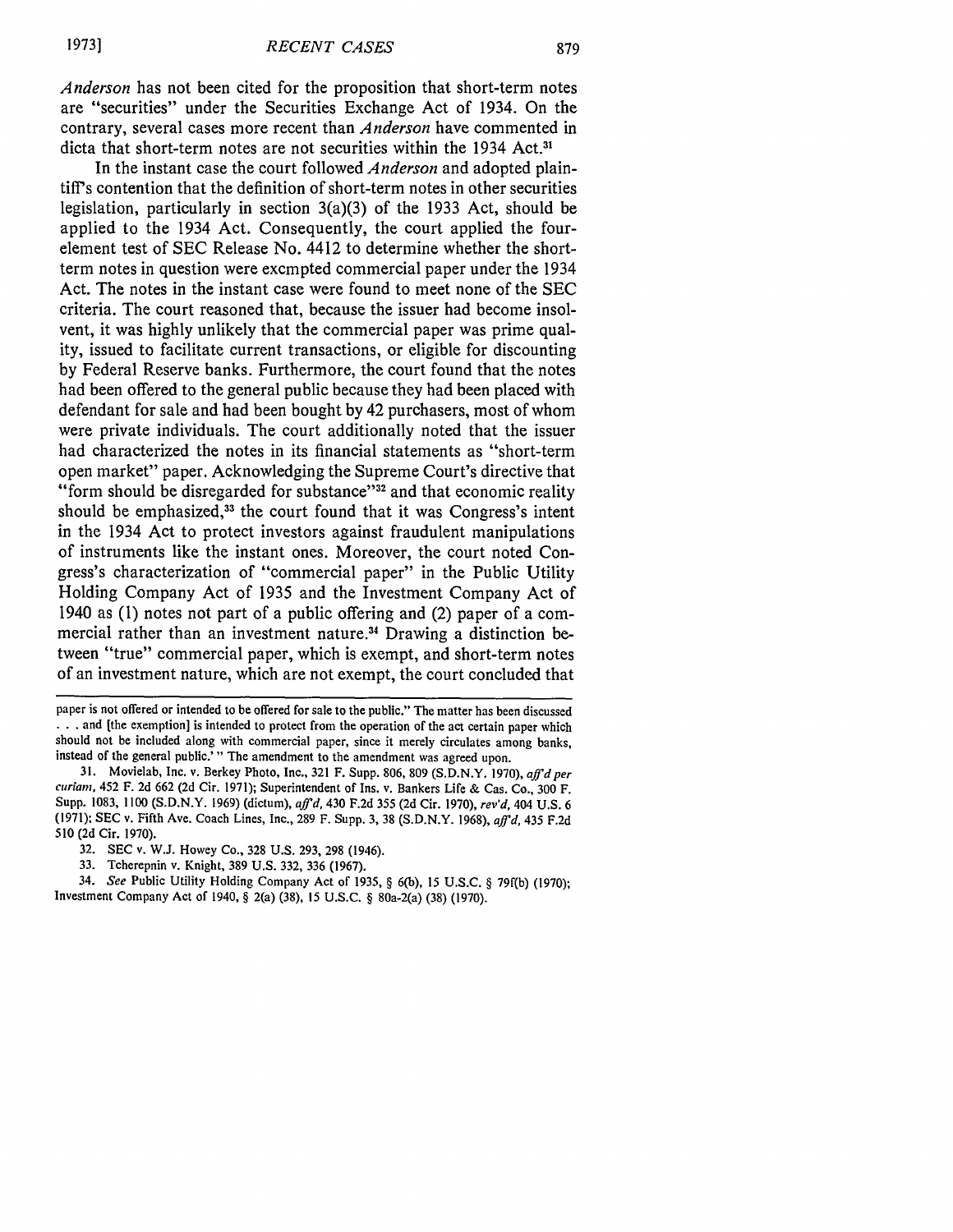promissory notes with a maturity not exceeding nine months but offered to the public as an investment are "securities" within the definition of the Securities Exchange Act of 1934.

By identifying the characteristics that short-term notes must possess to qualify for an exemption under section 3(a)(10) of the 1934 Act, the instant decision indicates that some "commercial paper" will not fit the definition of exempted short-term notes under the 1934 Act. The principal ramification of this decision is the applicability of Rule **lOb-**535 to the purchase and sale of nonqualifying short-term notes. This appears desirable from the standpoint of protecting investors in shortterm notes because Rule lOb-5, with its broad coverage of persons and transactions, absence of express defenses, and procedural advantages,<sup>36</sup> offers the most effective antifraud remedy in the federal securities acts. The court's interpretation of the section 3(a)(10) exclusionary provision in terms of the legislative history of the section  $3(a)(3)$  exemption appears reasonable, given the joint scope and aims of the two federal securities acts<sup>37</sup> and the absence of a legislative explanation for the exclusionary language of section 3(a)(10). Only the court's analytical distinction between short-term notes as commercial paper and as investment securities may be questioned, because the instant notes appear to have all the qualities of commercial paper as presently defined in the market place.<sup>38</sup> Reliance on a distinction between commercial paper and investment securities may create confusion because the court's definition of commercial paper is of 1933 vintage and does not comport with the commonly understood meaning of that term today. A more direct statement that not all commercial paper is exempt from regulation under the 1934 Act would have indicated clearly that commercial paper failing to meet the SEC Release No. 4412 criteria is subject to the 1934 Act. The instant case, however, brings into question the viability of the four-element criteria. This standard has already been challenged with uncertain results in *Perera,* and, given the possibility of Rule **lOb-5** liability, a strong challenge appears certain. The legislative history of the four-point test provides an adequate basis for each requirement set out by the SEC, yet particular pressure can be expected concerning the requirement that exempt short-term paper not be offered to the general

<sup>35.</sup> *See* note 4 *supra.*

**<sup>36. 1</sup> A.** BROMBERG, SECURITIES LAW: **FRAUD-SEC** RULE **lb-5 §§ 2.3** (800), **2.5** (1971 ed.); W. CARY, **CASES AND** MATERIALS **ON** CORPORATIONS 794-98 (4th ed. unabr. 1969).

**<sup>37. 1</sup>** L. Loss, **SECURITIES REGULATION** 130-31 (2d ed. **1961,** Supp. **1962).** *See also* SEC v. **Texas** Gulf Sulphur Co., 401 **F.2d 833,** 858 **(2d** Cir. **1968),** *cert. denied,* 394 **U.S. 976 (1968);** H.R. **REP. No. 1383, 73d Cong., 2d sess. 11 (1933).**

**<sup>38.</sup>** *See* Wall Street **J., Nov.** 14, **1972, at** 2, **col. 1; note 1** *supra.*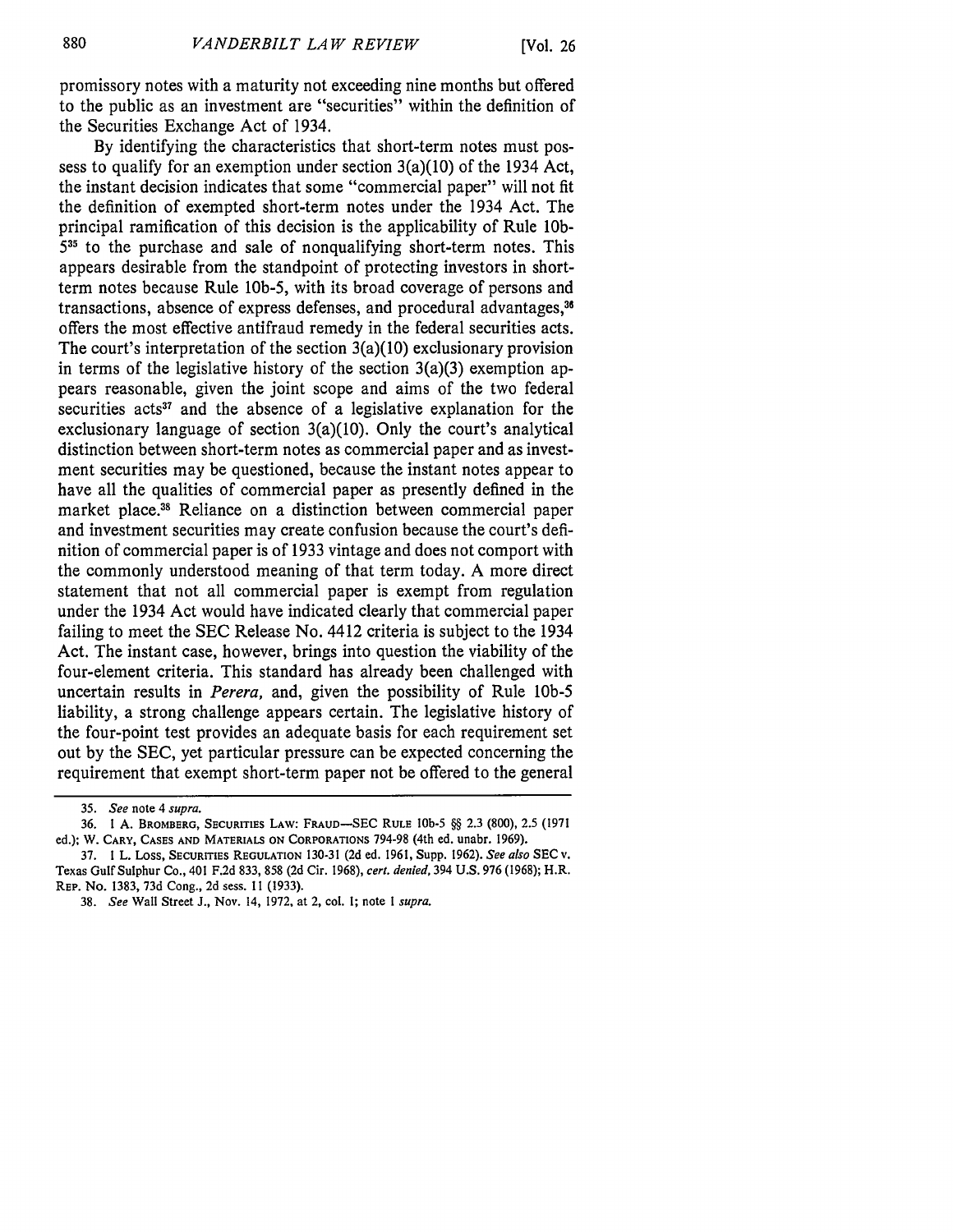public. Current market practices allow the offering of commercial paper to the general public, and the imposition of full registration and disclosure requirements on commercial paper placed for public sale would severely disrupt the present commercial paper market.<sup>39</sup> Nevertheless, if the securities acts' goal of investor protection is to be implemented fully, it is both reasonable and practical to require that publicly offered commercial paper come, at least to some extent, within the protective ambit of the 1933 and 1934 Acts.<sup>40</sup>

# **Securities Regulation-Section 10(b) of the Securities Exchange Act of 1934 and Rule 10b-5-A Reorganization in the Form of a Tripartite Merger in Which There Is No Change in the Total Assets Represented by a Share of Stock Does Not Involve a "Purchase or Sale" Within the Meaning of Section 10(b) of The Securities Exchange Act of 1934 and Rule 10b-5**

Plaintiffs, individuals who purchased or sold Penn Central Company stock in the open market during the period of defendants' alleged illegal activity and individuals who has acquired their stock before and held it throughout this period, brought suit<sup>1</sup> against defendants, Penn Central Companies, their officers, and directors, alleging materially false and misleading statements<sup>2</sup> by defendants in violation of section

**<sup>39.</sup>** Cloas, *A Larger Role for Commercial Paper,* **J. CoM.** BANK **LENDING, Apr. 1969,** at 2, **13;** BusINESS WEEK, **July !1, 1970,** at 90-94.

<sup>40.</sup> There has been considerable discussion concerning the most appropriate means of **(1)** preserving the commercial paper market and (2) providing disclosure as required under the registration provisions of the **1933** Act. One suggestion is to exempt from registration short-term notes of large denominations, i.e., **\$100,000** or more, on the theory that large investors are sophisticated investors and do not need the protection of the registraiton provisions. *See* Cohen, *"Truth in Securities" Revisited,* **79** HARV. L. REV. 1340 **(1966).** Another alternative would be to allow "shelf registration"-permitting the registration of a security even though there is no intent to market it immediately. The registration statement would **be** amended to update information, and securities "on the shelr" could be sold over a reasonable period of time (for example, one year). Hodes, *Shelf Registration: The Dilemma of the Securities and Exchange Commission,* 49 VA. L. **REV. <sup>1106</sup>** (1963).

**<sup>1.</sup>** A total of **18** separate actions were consolidated into this class action pursuant to **FED.** R. Civ. P. 23, because the complaint alleged that defendants were engaged in a common course of fraudulent conduct that was directed at all investors and that raised substantive legal questions common to all the investors involved.

<sup>2.</sup> Plaintiffs alleged that defendants prepared reports containing materially misleading information and filed them with the Securities Exchange Commission and the New York Stock Ex-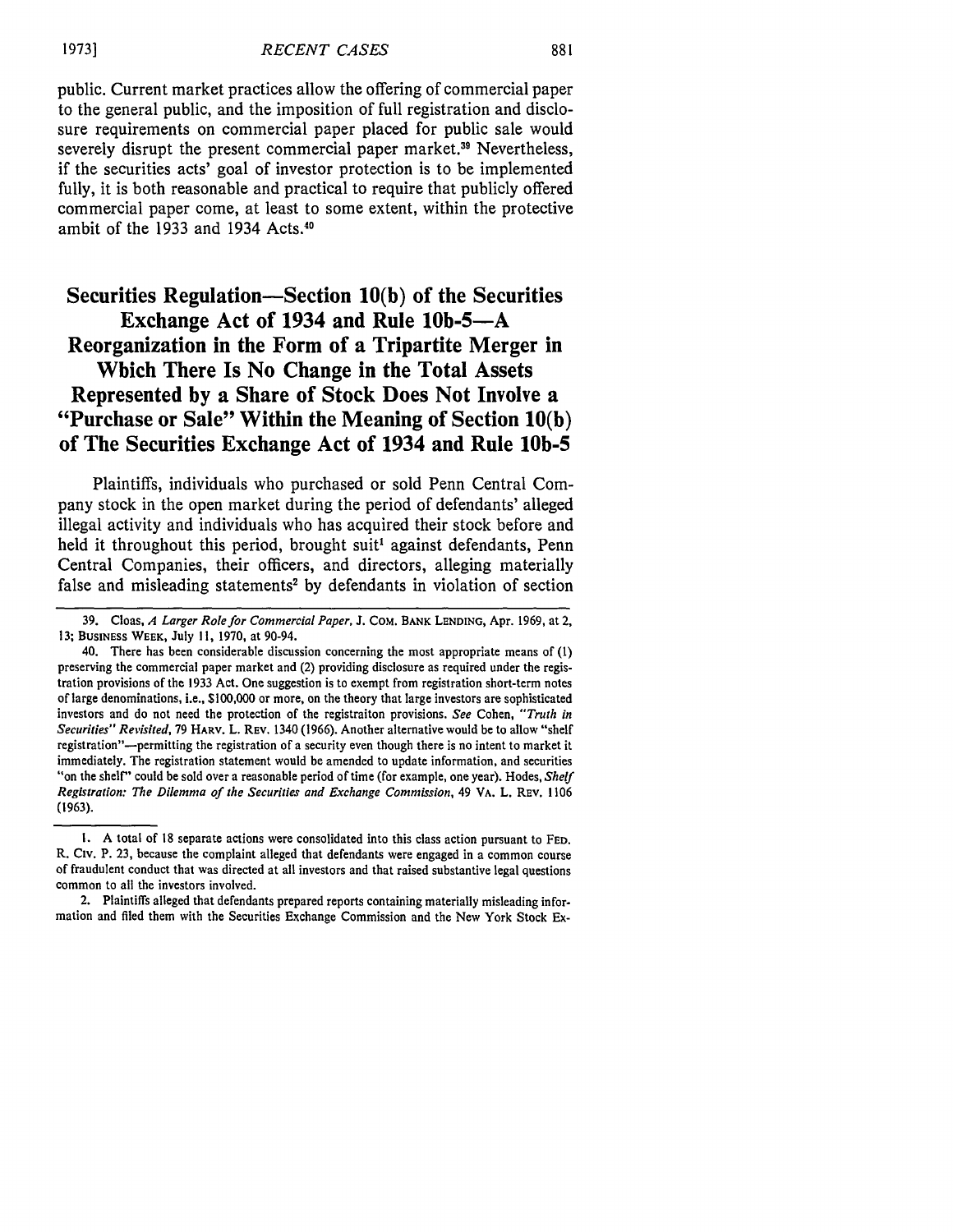**10(b)** of the Securities Exchange Act of 19341 and Rule **lOb-5 <sup>4</sup>**promulgated thereunder. The statements allegedly were made to procure stockholder approval for a proposed merger and reorganization plan of defendant corporation,<sup>5</sup> whereby the Penn Central Railroad Company became the wholly owned subsidiary of the newly formed Holding Company.6 Following the reorganization and merger, only the subsidiary

change. Plaintiffs also alleged that defendants released information concerning the financial condition of the Penn Central Companies to stockholders and the public at large through various reports, official statements, documents, and press releases that were false and misleading and tended to inflate the market price of the Penn Central Company stock. Plaintiffs further asserted that certain defendants, who had knowledge of material inside information, sold substantial amounts of Penn Central Company stock without disclosing the inside information to the public. Finally, plaintiffs maintained that defendants issued false and misleading proxy statements to induce plaintiff shareholders to vote in favor of certain management proposals.

3. Section 10(b), 15 U.S.C. § 78j (1970), provides: "It shall be unlawful for any person, directly or indirectly, by the use of any means or instrumentality of interstate commerce or of the mails, or of any facility of any national securities exchange-

"(b) To use or employ, *in connection with the purchase or sale of any security* registered on a national securities exchange or any security not so registered, any manipulative or deceptive device or contrivance in contravention of such rules and regulations as the Commission may prescribe as necessary or appropriate in the public interest or for the protection of investors." (emphasis added).

4. Rule I0b-5, 17 C.F.R. § 240.10b-5 (1972), provides: "It shall be unlawful for any person, directly or indirectly, by the use of any means or instrumentality of interstate commerce, or of the mails or of any facility of any national securities exchange,

"(a) To employ any device, scheme, or artifice to defaud,

"(b) To make any untrue statement of a material fact or to omit to state a material fact necessary in order to make the statements made, in light of the circumstances under which they were made, not misleading, or

"(c) To engage in any act, practice, or course of business which operates or would operate as a fraud or deceit upon any person, *in connection with the purchase or sale of any security."* (emphasis added).

5. Plaintiffs asserted causes of action under various other sections of the federal securities laws. Plaintiffs alleged a private cause of action under § 13(a) of Securities Exchange Act (1934 Act) for filing misleading annual reports with the SEC and a cause of action under  $\S$  14(a) of the Exchange Act for use of misleading proxy statements. In addition, plaintiffs alleged a cause of action under § 9(a) of the Exchange Act and **§§** 1 (a) and 17(a) of the Securities Act of 1933 for various fraudulent acts.

6. The Penn Central Railroad Company was formed in 1968 through the merger of the Pennsylvania Railroad Company and the New York Central Railroad Company. The court dismissed complaints relating to this 1968 merger on the ground that plaintiffs failed to allege that any exchange of stock by them was caused by the fraudulent conduct of defendants. In the course of the merger and reorganization activities in question, defendant Penn Central and its subsidiaries changed their names several times. The surviving corporation of the 1968 merger is referred to as the Railroad Company and the Penn Central Holding Company is referred to as the Holding Company. As a part of the reorganization in question, the directors of the Railroad Company formed the Penn Central Holding Company and the PCT Company, which was a wholly owned subsidiary of the Holding Company. The reorganization plan, as approved by the shareholders of the Railroad Company, provided for the merger of the PCT Company into the Railroad Company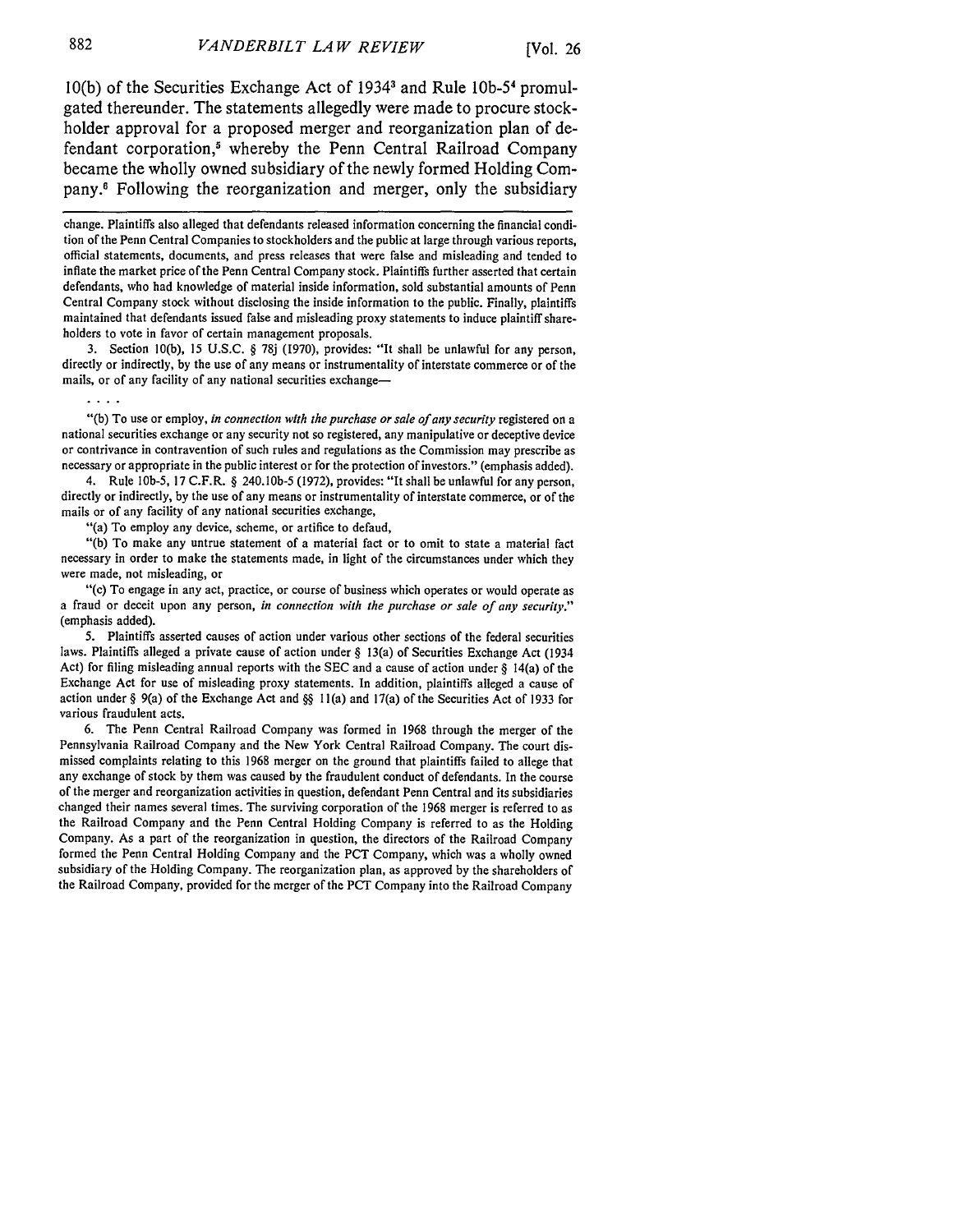Railroad Company was subject to regulation by the Interstate Commerce Commission, thus enabling the parent Holding Company to diversify beyond the transportation industry. Plaintiffs contended that the stockholders of the Railroad Company had been required to make the type of investment decision incident to the reorganization transaction that section 10(b) and Rule **lOb-5** were intended to protect, because the rights represented by the original Railroad Company stock differed significantly from the rights represented by the Holding Company stock for which it was exchanged. Plaintiffs emphasized that the reorganization plan provided for the abolition of pre-emptive rights in the common stock, creation of a class of preferred stock, and establishment of cumulative voting rights.7 Defendants maintained that plaintiffs who were not open market purchasers or sellers during the period of defendants' alleged illegal activity failed to state a cause of action under section 10(b) or Rule 1Ob-5, because the reorganization in question did not involve a "purchase or sale" of securities, and therefore did not come within the scope of the antifraud provisions. On defendants' motion before the United States District Court for the Eastern District of Pennsylvania for summary judgment against plaintiffs who were not open market purchasers during the period of defendants' alleged illegal activity, *held,* judgment for defendant.<sup>8</sup> Because the stockholders' interests in the corporation were not changed materially by the reorganization in terms of the total assets represented by each share of stock, their approval of the reorganization plan did not involve the type of significant investment decision that would qualify as a purchase or sale under section 10(b) of the Securities Exchange Act of 1934 and Rule **lOb-5** and, therefore, plaintiffs who were not open market purchasers or sellers during the period of defendants' alleged illegal activity have not stated a cause of

through the conversion of the capital stock of the Railroad Company into the common stock of the Holding Company on a one-to-one basis. The stock of the PCT Company was cancelled and the Company ceased to exist as a distinct corporate entity.

<sup>7.</sup> Plaintiffs also noted that there was an increase in the number of authorized shares of stock, and that a different par value had been assigned to the common stock.

<sup>8.</sup> With respect to plaintiffs' claims under § 9(a) of the Securities Exchange Act and **§§ I** I(a) and 17(a) of the Securities Act, the court granted summary judgment in favor of defendants against all plaintiffs who were not open market purchasers or sellers during the period of defendants' alleged illegal activity. Under these sections, a plaintiff must be a purchaser or seller to recover. The court also granted summary judgment for defendants with respect to all plaintiffs claiming under § 13(a) of the Exchange Act, holding that no private right of action exists under  $\S$  13(a). The court also dismissed without prejudice one complaint under  $\S$  14(a) of the Exchange Act. Another complaint, filed by a plaintiff who purchased stock after the corporate vote, that alleged a violation of § 14(a) was dismissed. To establish a cause of action under § 14(a), there must be an allegation that the violation of the proxy rules affected a corporate transaction that injured plaintiffs. All other motions for summary judgment were denied.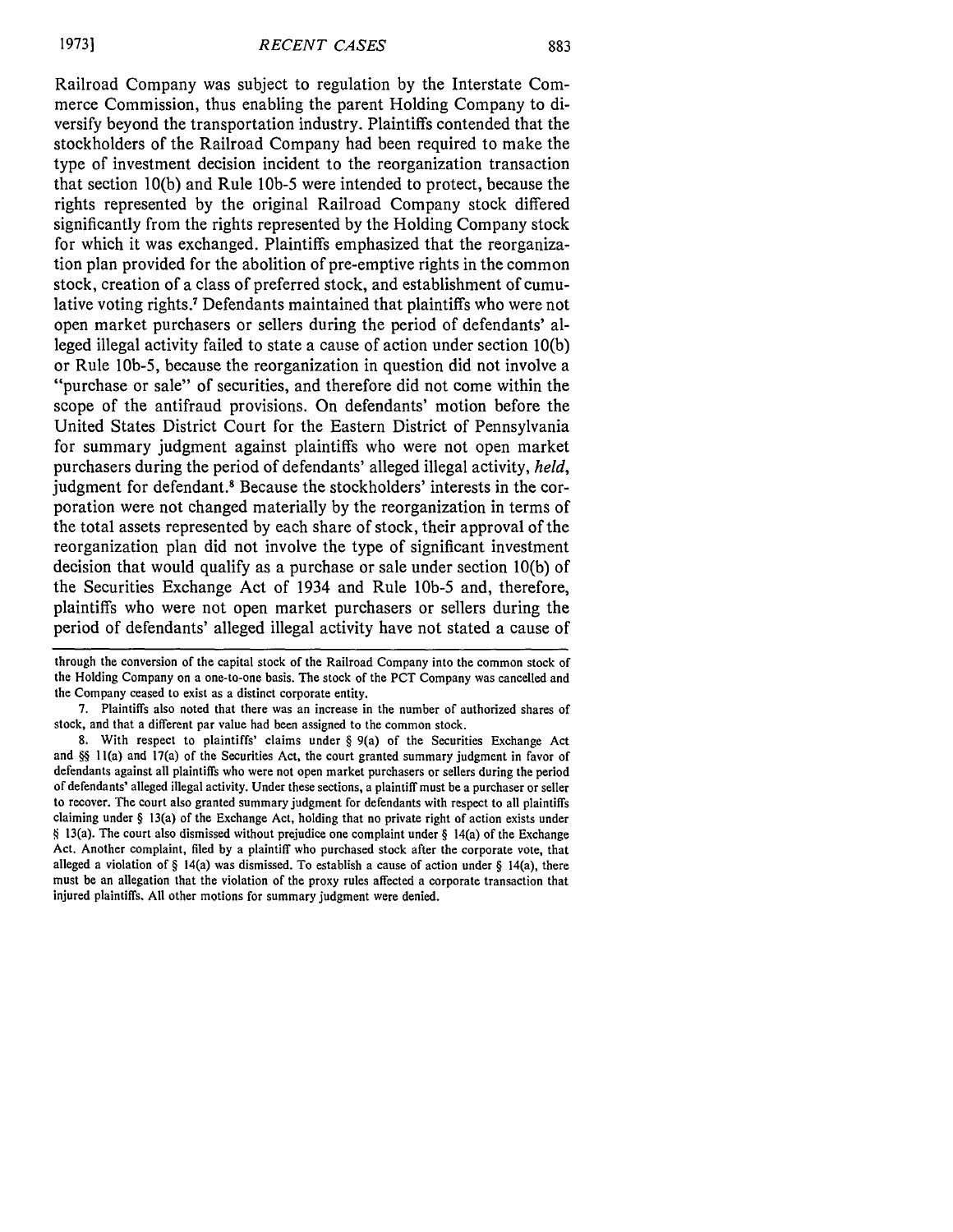action under these provisions. *In re Penn Central Securities Litigation,* 347 F. Supp. 1327 (E.D. Pa. 1972).

Section 10(b) of the Securities Exchange Act of 1934 is a broad antifraud provision that has the explicit purpose of preventing all fraudulent, manipulative devices employed "in connection with the purchase or sale" of any security? Pursuant to the rulemaking powers granted by section 10(b), the Securities Exchange Commission promulgated Rule lOb-5, which defines transactions that are violations of section 10(b) when made "in connection with the purchase or sale of any security."<sup>10</sup> The term "purchase" is defined in section  $3(a)(13)$  of the act to *"include* any contract to buy, purchase, *or otherwise acquire.""* Section 3(a)(14) similarly defines the term "sale" to *"include* any contract to sell or *otherwise dispose of.*"<sup>12</sup> The courts have taken the position that the use of the language "include" and "or otherwise dispose of or acquire" in the definitions indicates that Congress did not intend the definitions to be exclusive.<sup>13</sup> Furthermore, the Supreme Court has stated that securities legislation is to be construed liberally to effectuate its remedial purposes and, to accomplish this goal, the scope of the terms "purchase or sale" should be determined by the substance and not the form of the transaction in question. 4 In *Birnbaum v. Newport Steel Corp.,15* however, Judge Learned Hand, speaking for the Second Circuit, interpreted the "purchase or sale" requirement to limit application of Rule **lOb-5** to situations in which there is a traditional sale of securities. Dismissing the stockholders' derivative suit in *Birnbaum,* Judge Hand explained that Rule **lOb-5** was "directed solely at the type of misrepresentation or fraudulent practice usually associated with the sale or purchase of securities rather than at fraudulent mismanagement of corporate affairs, and that Rule X-1Ob-5 extended protection only to the defrauded purchaser or seller."<sup>16</sup> The force of the *Birnbaum* rule as

**11.** 15 U.S.C. § 78c(a)(13) (1970).

12. 15 U.S.C. § 78c(a)(14) (1970).

13. *See* Vine v. Beneficial Fin. Co., 374 F.2d 627, 634 (2d Cir.), *cert. denied,* 389 U.S. 970 (1967). *See also* **SEC** v. National Sec., Inc., 393 **U.S.** 453, 466-67 (1969). (merger constitutes a purchase or sale).

14. SEC v. Capital Gains Research Bureau, Inc., 375 U.S. 180 (1963) (securities legislation is to be construed liberally in order to effectuate its remedial purposes); *see* Condon v. Richardson, 275 F. Supp. 943, 948 (S.D. Ill. 1967), *rev'd on other grounds,* 411 F.2d 489 (7th Cir. 1969). It should be noted that the court in this case expanded the application of Rule **10b-5.**

16. 193 F.2d at 464.

*<sup>9.</sup> See Stock Exchange Regulation, Hearings on H.R. 7852 and H.R. 8720 before House Comm. on Interstate and Foreign Commerce,* 73d Cong., 2d Sess. 115 (1934).

*<sup>10.</sup>* 15 U.S.C. § 78j(b) (1970); 17 C.F.R. § 240.10b-5 (1972).

*<sup>15.</sup>* 193 F.2d 461 (2d Cir. 1952).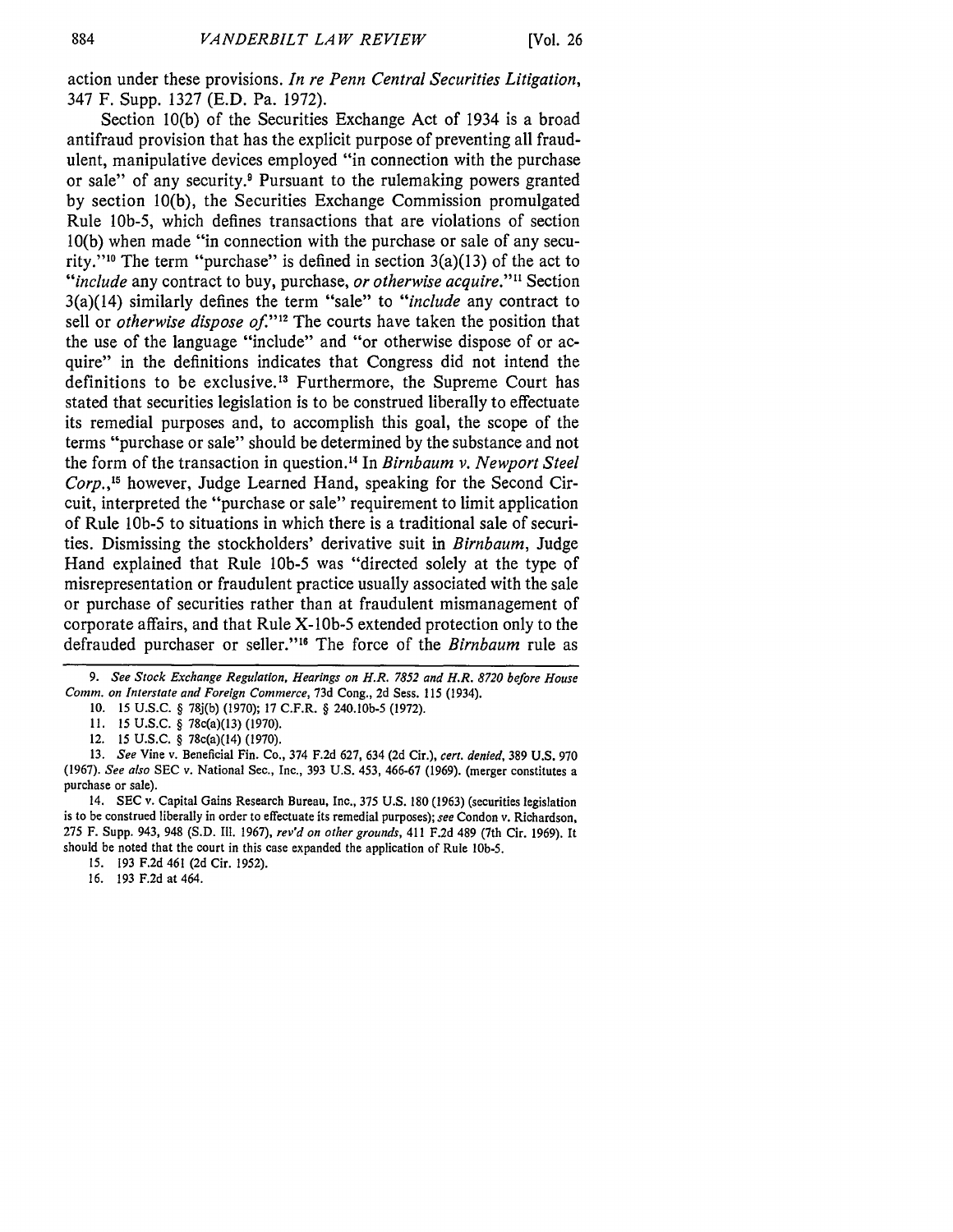binding authority has been diminished considerably, however, by several subsequent decisions.<sup>17</sup> In these cases, the courts have tended to extend the coverage of Rule 10b-5 to all fraudulent schemes touching the purchase or sale of securities."8 A Rule **lOb-5** action has been held to exist, in spite of the absence of a traditional open market transaction, for example, when there is fraud in connection with a merger, $<sup>19</sup>$  an assets</sup> sale transaction, $20$  a short form merger in which plaintiff has not accepted defendant's tender offer or surrendered his stock,<sup>21</sup> or a contract to purchase or sell securities that never is consummated.<sup>22</sup> On the basis of these decisions, it no longer appears necessary for a plaintiff to be an open market buyer or seller to state a cause of action under section 10(b) and Rule 1Ob-5. Clearly, the courts now treat a traditional merger of two *active* corporations as a purchase or sale for the purposes of section 10(b) and Rule **lOb-5.<sup>2</sup> <sup>3</sup>**The Seventh Circuit articulated the rationale of this position in *Dasho v. Susquehanna Corp.,* concluding that "when the merger was approved and the exchange of securities occurred, the owner of stock had in effect purchased a new security and paid for it by turning in his old one."24 All the cases holding that a merger is a "purchase or sale" within the meaning of section 10(b) and Rule lOb-5, however, have involved the merger of two active corporations, which each own some assets.

The court in the instant case initially declared that to state a cause of action under section 10(b) and Rule lOb-5, plaintiffs must show a purchase or sale of securities and prove that the purchase or sale was caused by the fraudulent conduct of defendants. Although it recognized that the exchange of shares pursuant to a merger has been held to

18. *See* SEC v. National Sec., Inc., 393 U.S. 453 (1969); Dasho v. Susquehanna Corp., 380 F.2d 262 (7th Cir.), *cert. denied,* 389 U.S. 977 (1967).

- 19. SEC v. National Sec., Inc., 393 U.S. 453 (1969).
- 20. Dasho v. Susquehanna Corp., 380 F.2d 262 (7th Cir.), *cert. denied,* 389 U.S. 977 (1967).
- 21. Vine v. Beneficial Fin. Co., 374 F.2d 627 (2d Cir. 1967).
- 22. Commerce Reporting Co. v. Puretec, Inc., 290 F. Supp. 715 (S.D.N.Y. 1968).
- **23.** For a discussion of cases adopting this position see **1 A.** BROMBERG, SECURITIES **LAW: FRAUD** § 6.5(2) n.95 (1971). *See also* Mader v. Armel, 402 F.2d 158 (6th Cir. 1968), *cert. denied,*

394 U.S. 930 (1969). 24. 380 F.2d at 267. "In such a situation the antifraud protection afforded by the Securities

Act are [sic] needed no less than in a situation where one makes an outright purchase of stock for cash. We agree with counsel for the amicus curiae that the con-plex nature of a merger enhances the opportunities for fraud and increases the need for antifraud protection."

<sup>17.</sup> Vine v. Beneficial Fin. Co., 374 F.2d 627 (2d Cir. 1967); A.T. Brod & Co. v. Perlow, 375 F.2d 393 (2d Cir. 1967); Symington Wayne Corp. v. Dressus Indus., Inc., 383 F.2d 840 (2d Cir. 1967) (it is sufficient that the fraud "touches" a "purchase or sale" for a cause of action to exist). *See* generally Lowenfels, *The Demise of the Birnbaum Doctrine: A New Era for Rule l0b-5,* 54 VA. L. REv. 268, 270 (1968).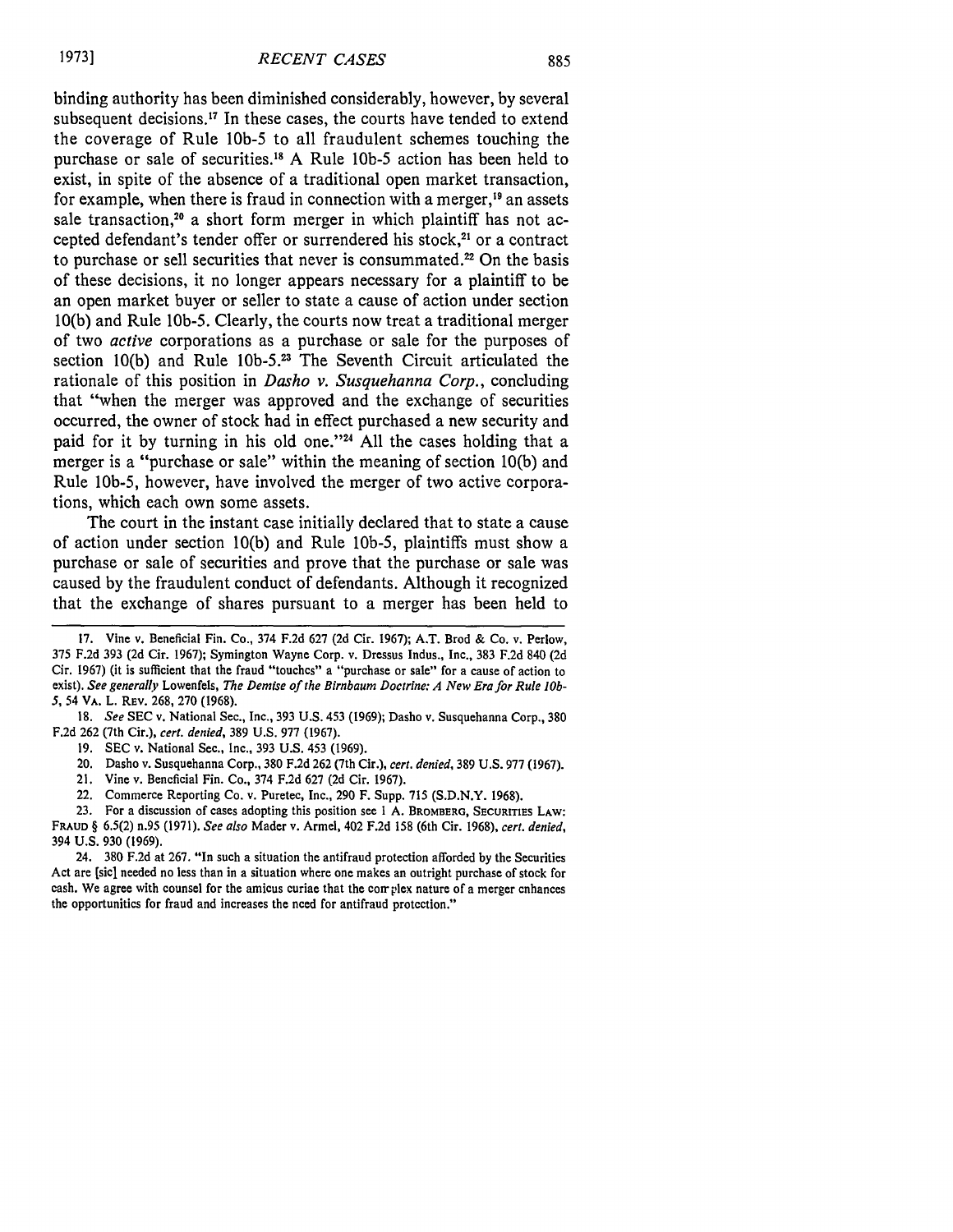constitute a purchase of new securities and a sale of the surrendered securities under section 10(b), the court stated that the formal characteristics of a traditional merger will not convert an internal reorganization into a merger for section 10(b) purposes if the transaction does not involve the combination of assets of two distinct corporate structures and a resulting change in stockholders' interests. The court explained that the changes resulting from the instant reorganization were simply changes in internal corporate structure that could have been achieved through amendments to the articles of incorporation by the stockholders, that the corporation acquired no additional assets as a result of the reorganization, and that the stockholders' interests were not changed materially by the reorganization. Therefore, the court concluded that the instant reorganization did not qualify as a purchase or sale within the meaning of section 10(b) and Rule **lOb-5** and thus that the plaintiffs who were not open market purchasers or sellers during the period of defendants' alleged illegal activity has not stated a cause of action under those provisions.

The decision in the instant case is the first instance in which a federal court has held that the "purchase or sale" requirement of section 10(b) and Rule **lOb-5** is not satisfied by an internal reorganization of a corporation accomplished through a traditional merger, when there is no change in the amount of assets represented by each share of stock held by the shareholders of the corporation involved in the reorganization plan. This holding is of particular significance because of the frequent utilization of the reorganization procedure by corporations in heavily regulated industries to carry out diversification plans without having to comply with traditional restrictions imposed upon the activities of such corporations.<sup>25</sup> The instant decision was motivated by the court's desire to prevent the legitimate federal interest in protecting investors from encroaching upon the state's interest in regulating internal corporate management decisions. 26 In determining whether the present merger was the type of transaction that Congress intended to regulate, the court relied on the proposition that, for a "purchase or sale" to exist in a merger context, the stockholders must acquire something different in the exchange for their stock. In its application of this propo-

**<sup>25.</sup>** *Compare* **J. BONBRIGHT & G. MEANS, THE HOLDING COMPANY** 76-79, **90-95** (1932), *with* 2 **A. DEWING, THE FINANCIAL POLICY OF CORPORATIONS** 985-87, 999-1006 (5th ed. 1953). *See generally* Eisenberg, *Megasubsidiaries: The Effect of Corporate Structure on Corporate Control,* 84 HARV. L. REv. 1577 (1971).

<sup>26.</sup> *See* Superintendent of Ins. v. Bankers Life & Cas. Co., 404 U.S. 6, 12 (1971); Herpich v. Wallace, 430 F.2d 792, 808-09 (5th Cir. 1970).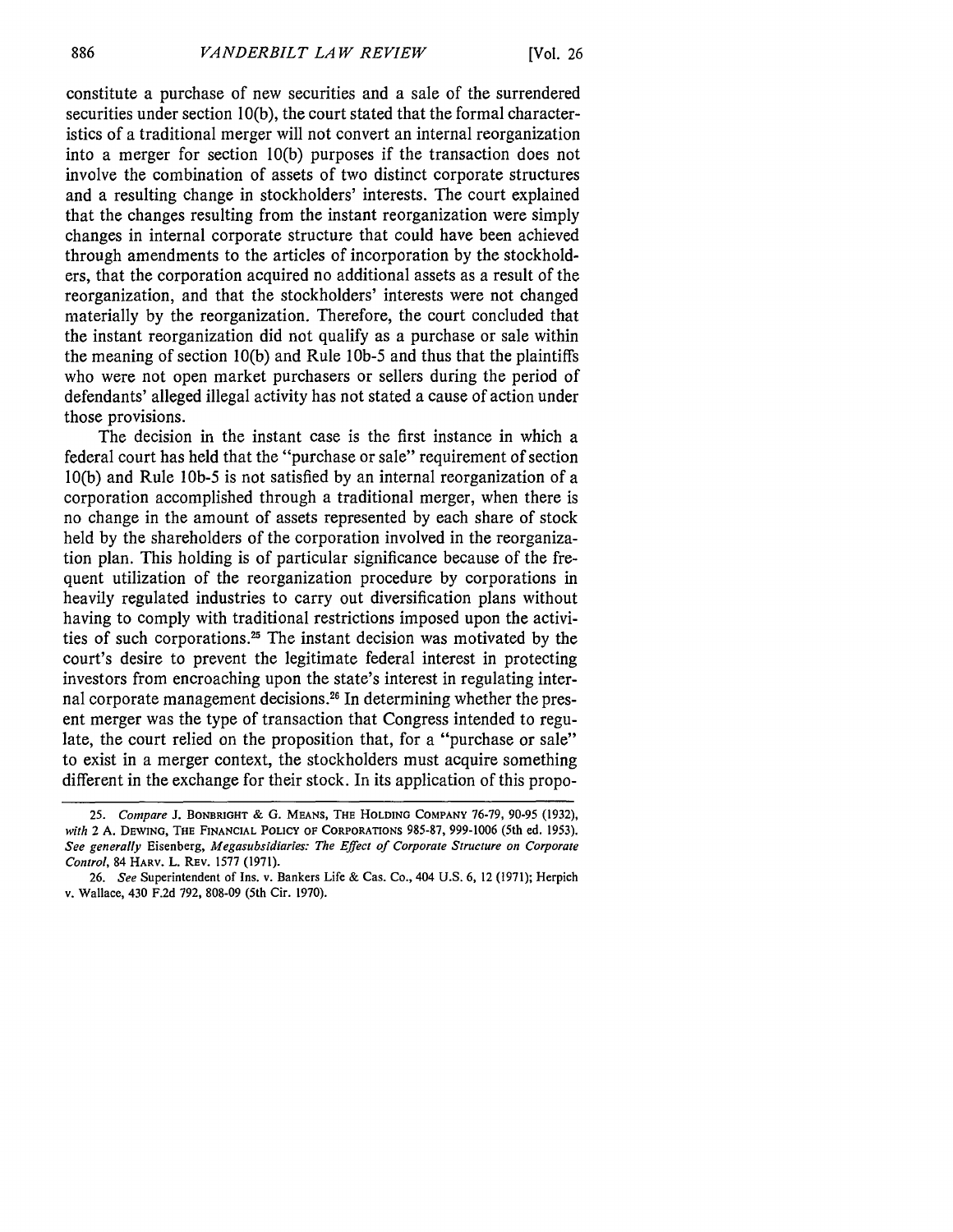sition, however, the court merely attempted to ascertain whether the merger resulted in a reallocation of the company's *physical* assets and whether the corporation could have achieved the same result by amending its articles of incorporation. By limiting its evaluation of the transaction almost exclusively to these two criteria, the court failed to recognize that, as a result of the merger-reorganization, the corporation acquired the ability to implement expansion activities through its holding company without subjecting them to the regulatory authority of the Interstate Commerce Commission, and this particular ability clearly is a significant new interest that the stockholders of the corporation acquired as a consequence of the merger. Moreover, by making the original stockholders of the Railroad Company stockholders of the Holding Company, the instant merger-reorganization had the effect of removing control of the corporation from the shareholders to a degree that could not have been achieved simply by amending the articles of incorporation." Because of the apparent shifts in the interests of the stockholders and the declared purposes of the Securities Exchange Act of 1934, the federal government's interest in protecting investors from fraudulent practices involving transactions in securities probably should have outweighed the state's interest in regulating exclusively corporate fiduciary relationships in the instant case. Thus, the substantial restructuring of the shareholders' rights that occurred in the instant case is the sort of "significant investment decision" that the Act was designed to regulate.

# **Taxation-Tax-Free Incorporations-Recognition of Income for Cash Basis Taxpayer Is Not Required When Accounts Payable Exceed Adjusted Basis of Assets Transferred**

The Commissioner of Internal Revenue determined a deficiency on appellant-taxpayer's' **1965** income tax return on the ground that taxpayer, in transferring sole proprietorship assets to his newly formed

**<sup>27.</sup>** Eisenberg, *supra* note **25,** at **1588-95.** Pennsylvania, however, has a statutory provision that avoids this problem when there is a sale of all the assets of a subsidiary that possesses substantially all of the assets of the parent. This so-called "pass-through" provision allows the shareholders to vote the stock of the subsidiary in proportion to their ownership of the parent. **PA. STAT. ANN. tit. 15,** § **1311(B) (1967).**

**<sup>1.</sup>** The deficiency was assessed against appellant and his wife, who had filed a joint return. Since the wife was made a party to the litigation solely for this reason, this Comment refers only to the husband as appellant.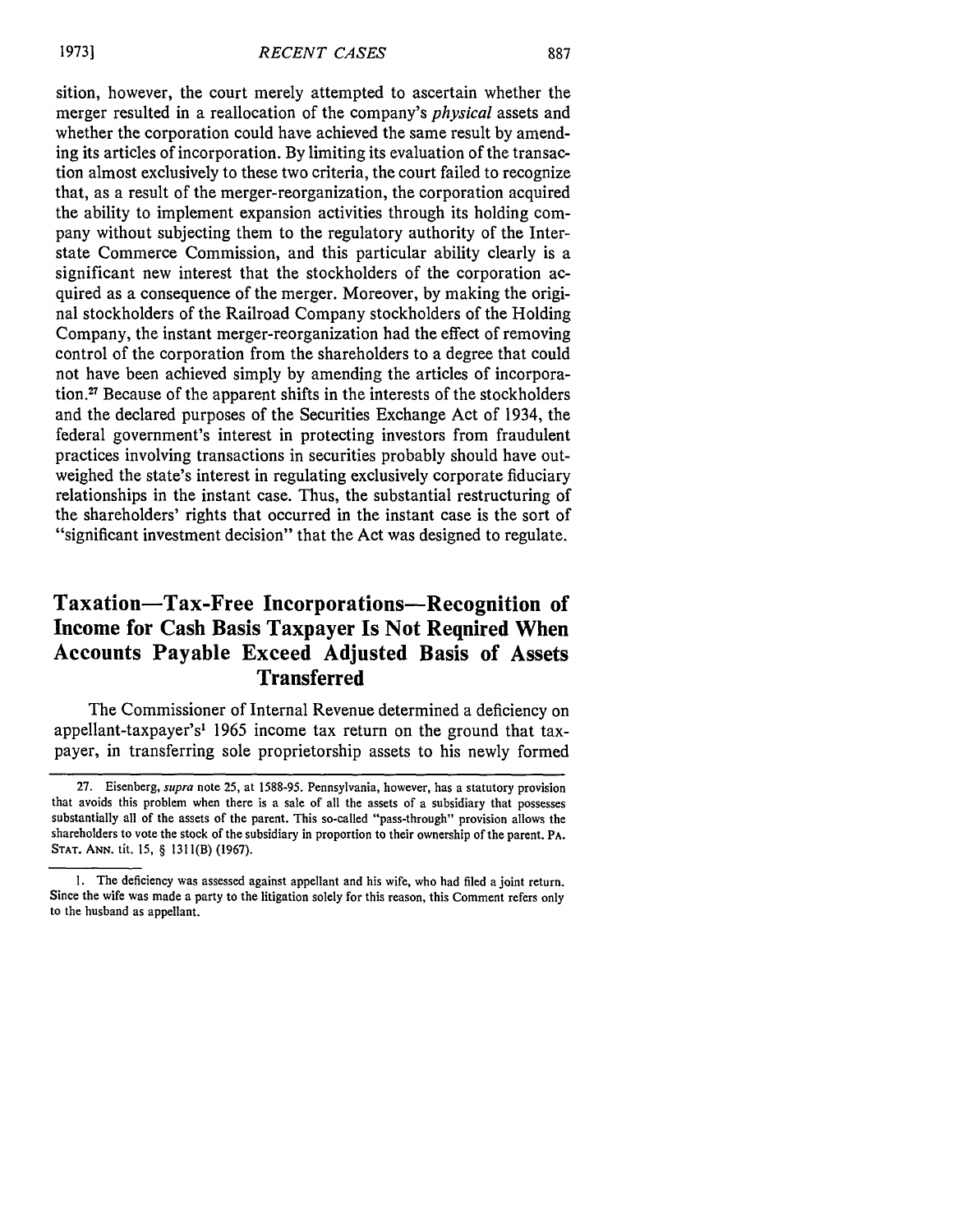corporation under section **351,2** did not include as income the excess of liabilities assumed **by** the corporation over the adjusted basis of assets transferred<sup>3</sup> as required by section 357(c).<sup>4</sup> Since appellant had operated his masonry business on the cash receipts and disbursements basis, he had not taken accrued income or expense into account for income reporting purposes, and consequently had a zero tax basis for the substantial balance-sheet asset represented **by** his accounts receivable.5 Section 357(c), however, makes no express concession to previous methods of accounting and the Commissioner, interpreting the section literally, maintained that the excess of liabilities-represented **by** taxpayer's accounts payable<sup>6</sup>-over basis must be reported as ordinary income.<sup>7</sup> Taxpayer was unsuccessful in convincing the Tax Court that his attempt to change from cash to accrual accounting methods immediately prior to the transfer should be allowed.' On appeal to the Court of Appeals for the Second Circuit, *held,* reversed. When a sole proprietor on the cash method of accounting transfers to his controlled corporation accounts payable in excess of his adjusted basis in the assets transferred, no gain is recognized under section 357(c). *Bongiovanni v. Commissioner,* 470 F.2d 921 (2d Cir. 1972).

- In the instant case, taxpayer received a promissory note as well as stock in the exchange. The Commissioner found that the note's value should have been taken into income, and taxpayer did not contest.
- 3. Assets included cash, trade receivables, office equipment, work in process, raw materials, and tools and supplies, of which all but cash and office equipment had a zero basis under taxpayer's cash basis accounting method.
	- 4. Section 357(c) of the Internal Revenue Code reads in pertinent part:
	- "(c) Liabilities in Excess of Basis.-

. . . .

**(1)** *In General.-In* the case of an exchange-

(A) to which section **351** applies **...**

if the sum of the amount of the liabilities assumed, plus the amount of the liabilities to which the property is subject, exceeds the total of the adjusted basis of the property transferred pursuant to such exchange, then such excess shall be considered as a gain from the sale or exchange of a capital asset or of property which is not a capital asset, as the case may be."

**5.** Assets totaled \$94,490 in value but had a basis of only \$1,383; the zero-basis accounts receivable amounted to \$57,741 of the total value. *See* note 3 *supra.*

6. Liabilities consisted solely of payables totalling \$17,237.

7. The "ordinary income" issue was not discussed by the Tax Court since the facts clearly paralleled Peter Raich, 46 T.C. 604 (1966). *See* notes 20-26 *infra* and accompanying text.

<sup>2.</sup> Section 351(a) of the Internal Revenue Code reads in pertinent part:

<sup>&</sup>quot;(a) *General Rule.-No* gain or loss shall be recognized if property is transferred to a corporation . . by one or more persons solely in exchange for stock or securities in such corporation and immediately after the exchange such person or persons are in control (as defined in section 368(c)) of the corporation."

**<sup>8.</sup>** John B. Bongiovanni, P-H **1971 TAX** Cr. **REP.** & **MEM.** DEc. 71,262 (Oct. 12, 1971).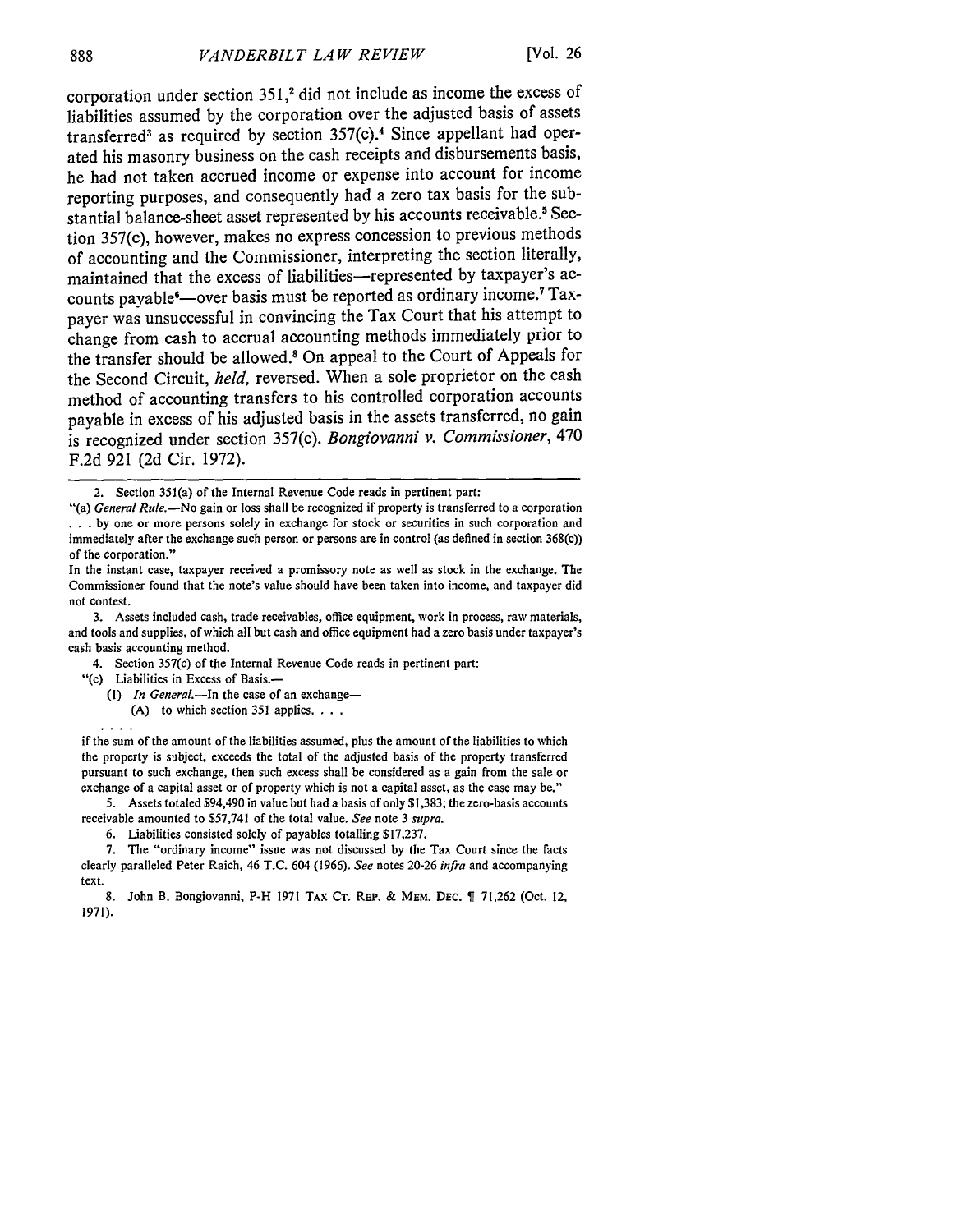889

Previous judicial interpretation of the term "liability" in section 357(c) of the Internal Revenue Code has produced confusion and frustration for the incorporating cash basis transferor? This section of the Code was adopted to correct two inequities that previously accompanied section 351 transfers<sup>10</sup>—the taxpayer's receipt of a negative basis when the liabilities transferred to his corporation exceeded his adjusted basis" and the taxpayer's permanently avoiding tax upon his economic gain from the discharge of a transferred liability. 12 The gain recognized under section **357** must be treated as ordinary income or long-or short-term capital gain according to the nature of the asset transferred<sup>13</sup> and is taxable to each transferor.14 Section **357(c)** was apparently intended to reach and commonly has been applied to transfers of encumbered property, typically mortgaged land and buildings. This is evidenced **by** the exclusive use in the Treasury Regulations<sup>15</sup> and the House and Senate reports<sup>16</sup> of examples in which only mortgaged property is involved. In *Testor v. Commissioner*,<sup>17</sup> the Seventh Circuit extended the section's application from mortgaged property to the unsecured liabilities of a cash basis taxpayer who economically benefited from the transfer; the taxpayer's liabilities assumed **by** the corporation exceeded both the adjusted basis and the book or market value of assets transferred.<sup>18</sup> Nevertheless, it was not until the *Peter Raich"9* case in **1966** that the Commis-

**9.** "Section 357(c) makes incorporation of a cash basis taxpayer extremely delicate." Burke, *Section 351: The Beginning of Life in Subchapter C,* 24 Sw. L.J. 742, 789 (1970); *cf* Burke **&** Chisholm, *Section 357: A Hidden Trap in Tax-Free Incorporations,* 25 **TAX** L. REV. 211, 212 (1970).

10. Although § 351 was first enacted as § 202 of the Revenue Act of 1921, § 357(c) was not added until 1954. For a summary of the history of **§§ 351** and **357** see Note, *Section 357(c) and the Cash Basis Taxpayer,* 115 U. PA. L. REV. 1154-57 (1967). The rationale for nonrecognition under a § 351 transfer is that incorporation is little more than a change of form of ownership, and any resulting gain is only a paper profit. White, *Sleepers That Travel with Section 351 Transfers,* 56 VA. L. REV. 37 (1970); *see* Portland Oil Co. v. Commissioner, 109 F.2d 479, 480 (1st Cir. 1940).

*1I. See* Note, *supra* note **10,** at 1161.

*12. See id.* at 1162.

**13. INT. REV. CODE OF** 1954, § 357(c); Treas. Reg. § 1.357-2 (1961). The income must be allocated among the transferred assets on the basis of their relative fair market values. Treas. Reg. § 1.357-2 (1961). For a critical analysis of the allocation procedure see Burke, *supra* note **9,** at 789.

14. Rev. Rul. 142, 1966-1 CuM. **BULL.** 66.

15. Treas. Reg. § 1.357-2 (1961).

16. S. REP. No. 1622, 83d Cong., 2d Sess. 270 (1954); H.R. REP. No. 1337, 83d Cong., 2d Sess. A129 (1954).

17. 327 F.2d 788 (7th Cir. 1964), *affg* 40 T.C. 273 (1963).

18. *Accord,* Arthur L. Kniffen, 39 T.C. 553 (1962); Peter W. DeFelice, 25 CCH Tax Ct. Mem. 835 (1966).

**19.** 46 T.C. 604 (1966).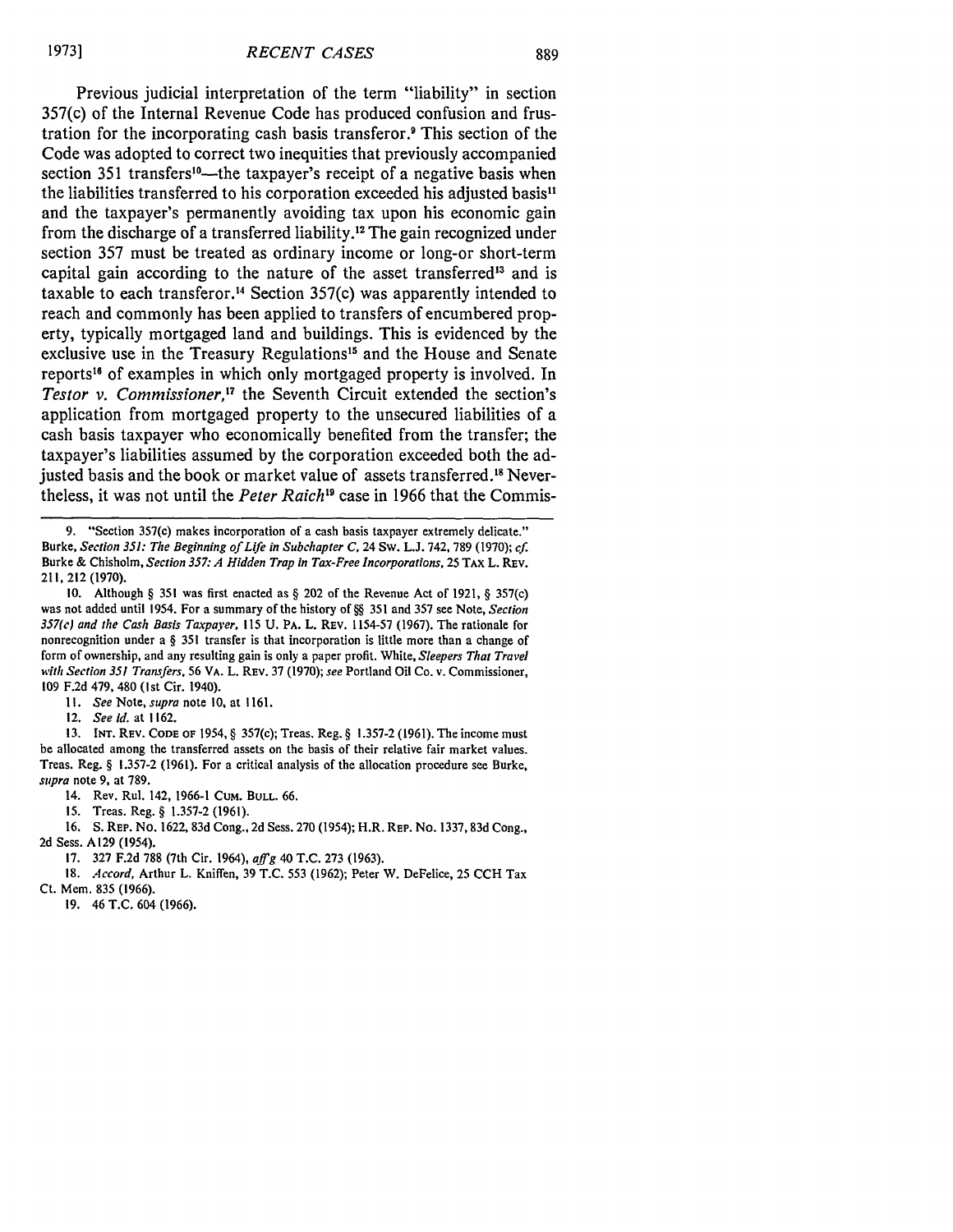sioner persuaded the Tax Court to undertake a literal interpretation of "liabilities" when the liabilities assumed did not exceed the market value of assets transferred. In *Raich,* a cash basis taxpayer transferred accounts receivable having a zero basis,20 **plus** liabilities in an amount exceeding the adjusted basis of all property transferred.<sup>21</sup> In spite of taxpayer's argument that the accounts receivable should be viewed as having a basis sufficient to offset the liabilities assumed,<sup>22</sup> the Tax Court held for the Commissioner; after noting that the legislative history offers no affirmative indication of any Congressional design beyond the plain meaning of the statutory language, $^{23}$  the court applied section 357(c) literally to the taxpayer's balance sheet and forced him to recognize gain. The Tax Court reached this conclusion despite its recognition that if taxpayer had chosen the accrual method of accounting in the operation of his proprietorship, he would have had a basis for his accounts receivable and as a result would not have recognized income. These divergent results based on the accounting method have been sharply criticized.24 Although the Internal Revenue Service recognized the anomaly in the court's interpretation of section 357(c), it declared it would follow the *Raich* decision for other taxpayers.<sup>25</sup>

In the instant case the court first reviewed the purpose behind section **351** and its interrelationship with section 357(c). The court agreed that if the word "liabilities" in section 357(c) were read literally, as was done in *Raich,* then the Tax Court reached the proper result. The instant court, however, distinguished "accounting" liabilities from "tax" liabilities<sup>26</sup> and concluded that section  $357(c)$  should apply only to the latter; the court then determined that payables of a cash basis taxpayer should be considered accounting liabilities, not tax liabilities.

21. The corporation assumed liabilities of **\$45,992.81,** but the assets had a basis of only **\$11,251.73,** so that taxpayer was forced to recognize \$34,741.08 as income. 46 T.C. at 611.

22. Taxpayer used 2 alternative arguments: **1)** that liabilities must exceed not just the adjusted basis but also the book value of property transferred, and 2) that accounts receivable should be considered to have a basis at least equal to accounts payable. *Id.* at 607.

23. *See Id.* at 609.

24. "A provision intended originally to be a relief provision and which is not concerned with a taxpayer's method of accounting, should not punish a taxpayer merely because he happens to be a cash basis taxpayer. This, however, is the effect of section **351** as modified **by** section 357(c) and interpreted in *Raich."* Burke **&** Chisholm, *supra* note **9,** at **232;** *see* Note, *supra* note **10,** at 1167.

**25.** Rev. Rul. 442, **1969-2** CuM. **BULL. 53.**

26. The court defined tax liabilities as "liens in excess of the tax costs." The prime example is mortgaged property.

<sup>20.</sup> Accounts receivable had a book value of \$77,361.66; because they had not yet been taken into income, their basis was zero. *See also* Ray Franconi, 34 P-H Tax Ct. Mem. 503 (1965); Treas. Reg. § 1.166-1(e) (1960); White, *supra* note **10,** at 41.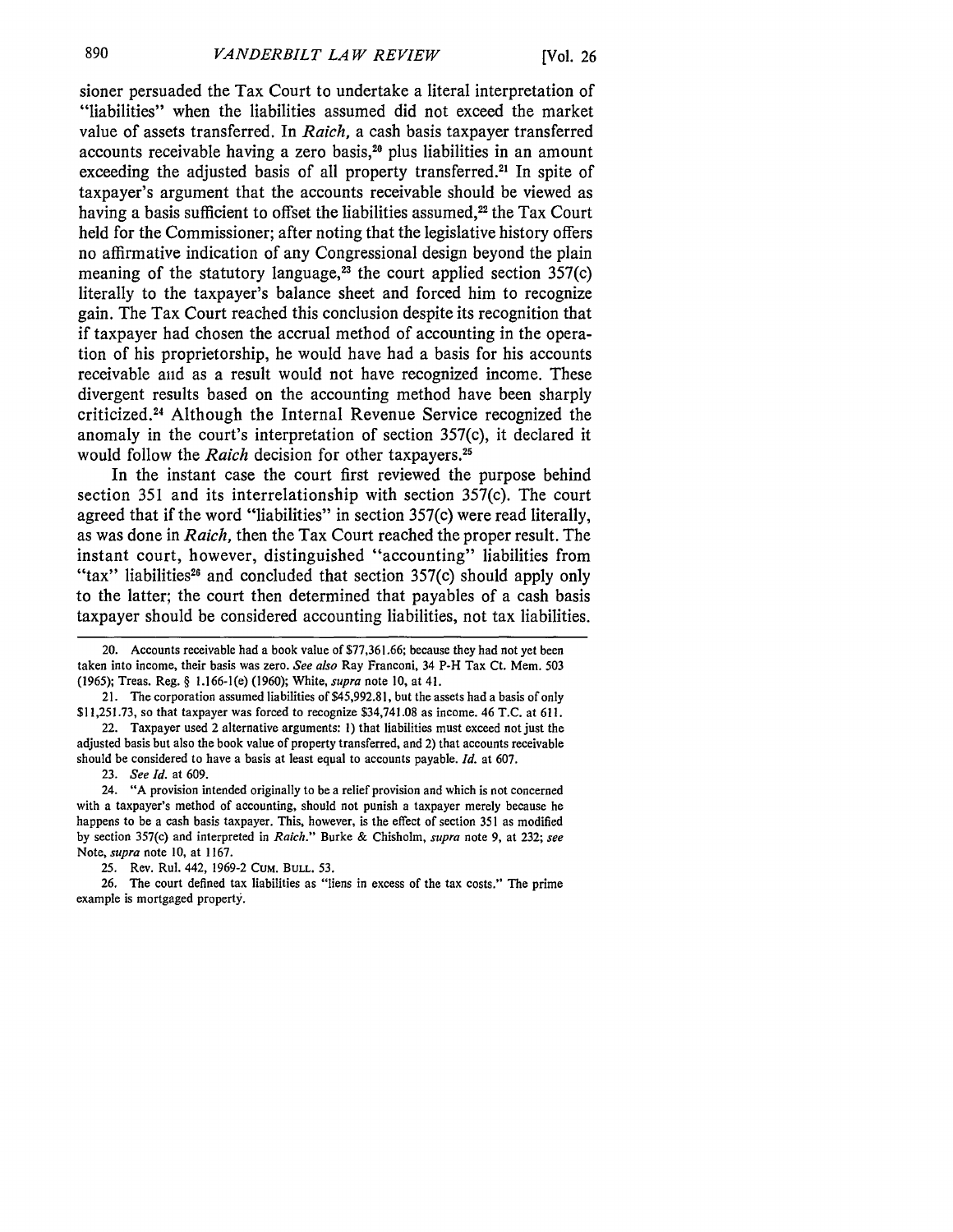Conceding that its interpretation did not fit the plain meaning of section 357(c), the court justified the result on principles of statutory construction enunciated by the Supreme Court:<sup>27</sup> when a literal reading produces an arbitrary and unjust result, in light of the purpose of section 351, a court should follow overall policy and not the literal words.<sup>28</sup> Based on the facts of the instant case, the court concluded that the taxpayer had been forced to recognize income solely because of his accounting method and decided that such a result was clearly inequitable; consequently, no income should be recognized.

Although it reached an equitable result for the individual taxpayer, the instant decision is subject to criticism on two grounds; the decision is inconsistent with the explicit wording of the statute and does not address the question of the transferor's basis for his stock. First, the court has stretched the literal meaning of "liabilities" in section 357(c) to give the cash and accrual basis taxpayer similar tax treatment.<sup>29</sup> Unfortunately, the instant holding leaves unanswered several important questions regarding applicability to other cash-basis taxpayer situations-for example whether a taxpayer with liabilities in excess of the full amount of his receivables should also be permitted to avoid recognition.<sup>30</sup> The court may be indicating its approval of the proposition that a cash basis taxpayer should in every case be treated exactly as though he used the accrual method, but the issue was not expressly discussed. More importantly, the court may have created a new judicial doctrine-that one's accounting method should not control the question of one's tax liabilities. This argument might then become available to taxpayers faced with inconsistent accounting-based tax liabilities in other Code section computations. Under the rationale of the instant decision, it thus appears that even the plain meaning of the Internal Revenue Code may be vulnerable to attack by the taxpayer; the court has created a new distinction-tax versus accounting liability-without any legislative history to support this interpretation. Secondly, the instant decision leaves unresolved the computation of the transferor's basis in the newly acquired stock. Under section 358,<sup>31</sup> the basis of the

<sup>27.</sup> United States v. American Trucking Ass'ns, 310 U.S. 534 (1940).

<sup>28.</sup> *Id.* at 543.

<sup>29.</sup> A strong argument has been made in favor of this tax treatment. Note, *supra* note 10.

<sup>30.</sup> It could be argued that such a situation fits the parameters of the mortgage cases, but the court does not discuss the issue. *See* Note, *supra* note 10, at 1169.

<sup>31.</sup> Section 358 of the Internal Revenue Code of 1954 reads in pertinent part: "In the case of an exchange to which section 351 applies ...[t]he basis of the property permitted to be received under such section without the recognition of gain or loss shall be